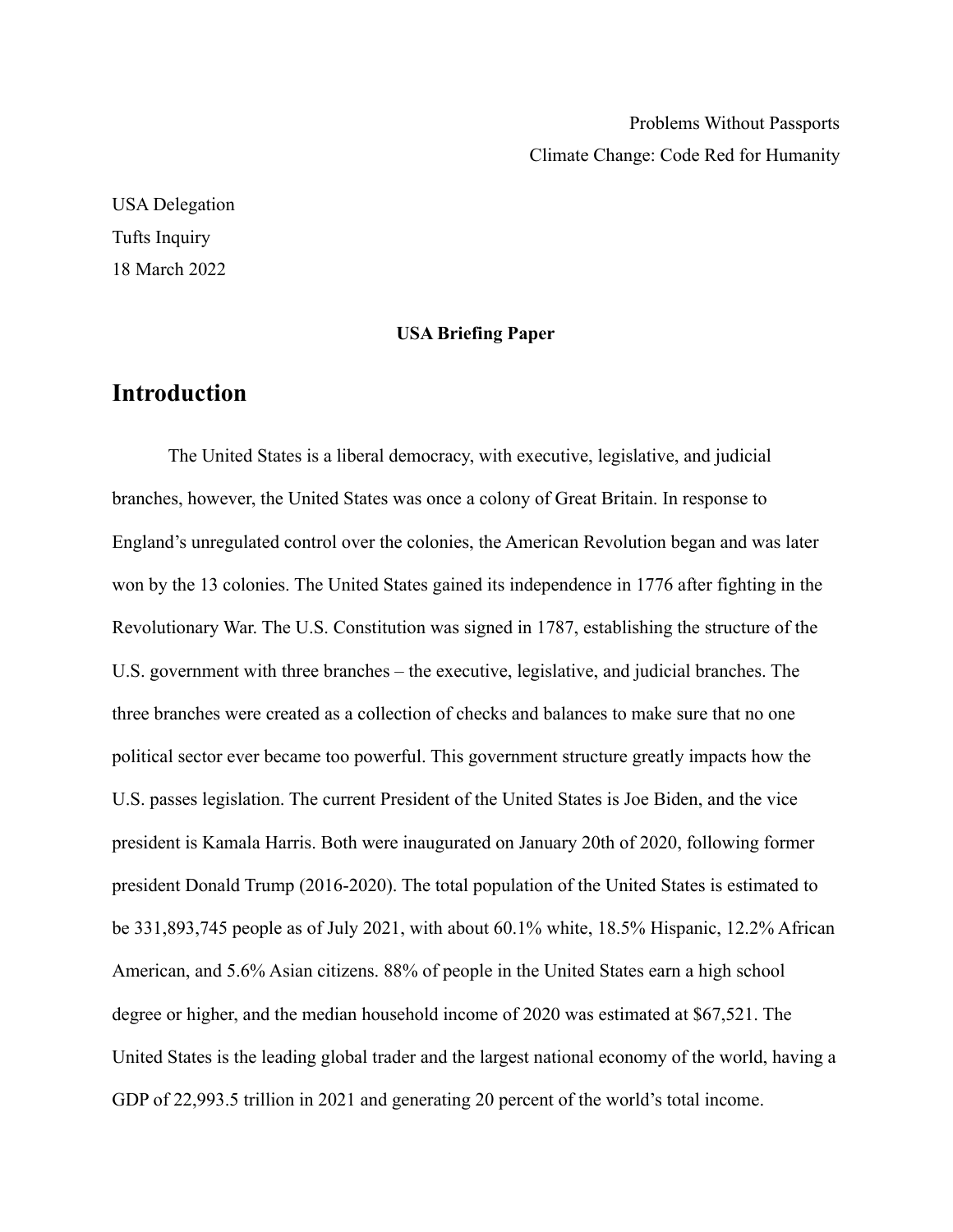President Biden's election in 2020 dramatically shifted the United States' policy on climate change from the approach of previous president Donald Trump. Under the Trump administration presidency, the United States withdrew from the Paris climate accord as Trump tried to undermine attempts at protecting the climate. President Biden rejoined the accord on his first day in office on January 20th of 2020, expressing the importance of addressing climate change. In addition to rejoining the Paris Agreement, President Biden plans to spend \$2 trillion over his presidency to increase the use of clean energies in transportation, electricity, and building sectors while also rapidly distancing from coal, oil, and gas. These actions are a part of his goal to eliminate fossil fuel emissions from electricity generation by 2035 and bring the entire United States economy to becoming carbon-neutral by mid-century (New York Times). In addition, vehicle greenhouse gas emissions are also heavily regulated by the US government. Because vehicles are the largest source of Greenhouse gas emissions in the US, the government implemented higher standards for the motor engines being produced in America and, therefore, making its transportation more energy efficient. While the previous administration was not proactive about finding solutions for climate change, President Biden has made many efforts to improve the quality of America's .

Historically, the United States has taken various approaches to addressing climate change. The Clean Air Act of 1963 was landmark climate legislation for the U.S. Ravaged by a public health crisis caused by the World Wars and Industrial Revolution, the Clean Air Act aimed to control pollution in the country and created new emissions standards. The Clean Air Act involved the federal government in pollution issues and provided research funding. It was later revised in 1970 and 1990 to include additional standards to cut emissions and protect human health and the environment (US Legal). The country signed, but did not ratify, the 1997 Kyoto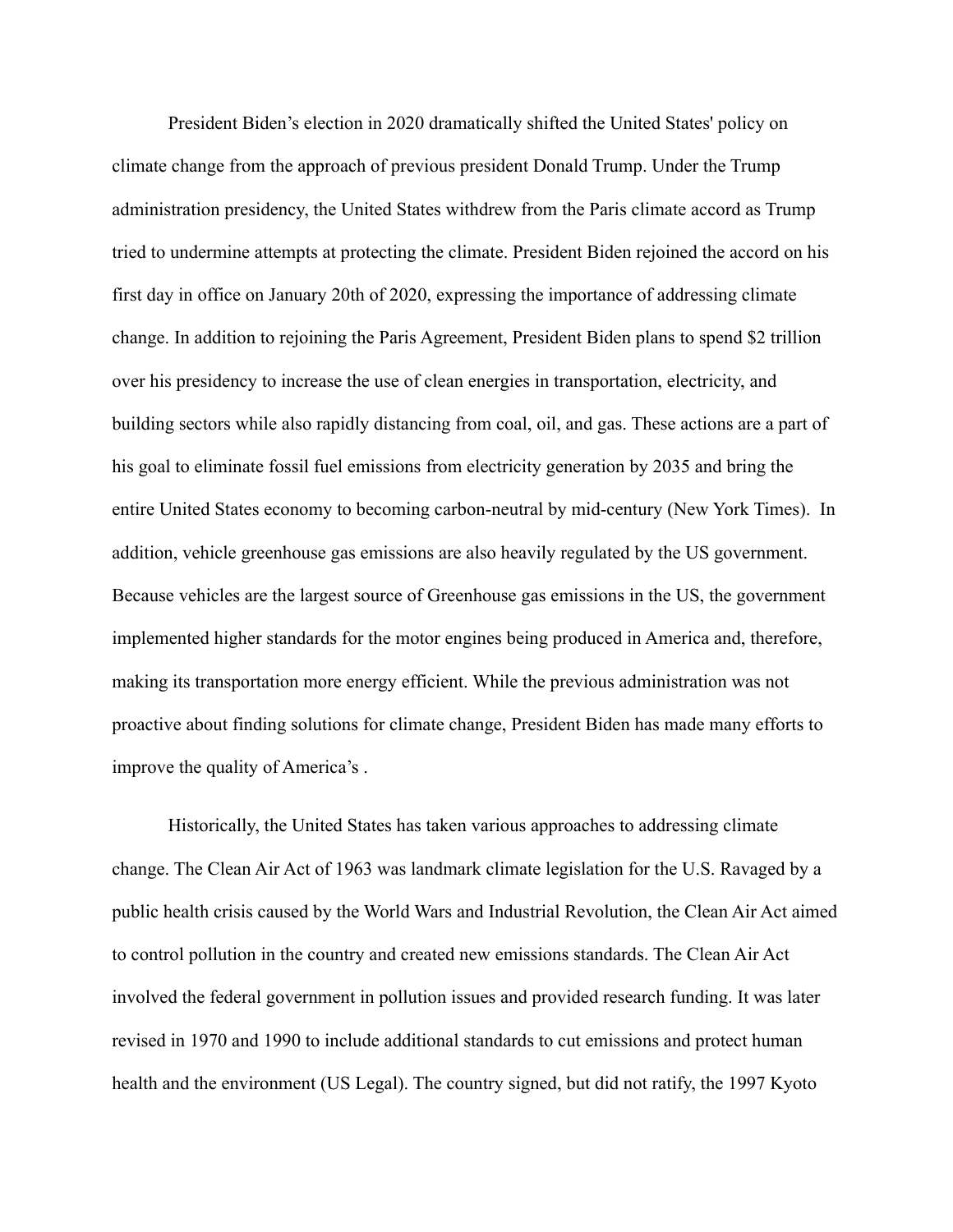Protocol, which requested the countries to agree to binding greenhouse gas targets. H.R. 2454, also known as the American Clean Energy and Security Act of 2009, was passed in 2009, establishing an economy-wide cap-and-trade system to reduce GHG emissions. The companion legislation S. 1733 was not passed in the Senate. "After the mid-2000s, tax incentives and federal grants, including for research and development, increasingly supported renewable energy generation, biomass fuels, and lower-emission vehicles" (Congressional Research Service). The U.S. often switches between strict standards and relaxed regulations. "In 2020, EPA and NHTSA promulgated the SAFE Vehicles Rule, which relaxed the GHG and fuel economy standards for light-duty vehicles. 45 EPA also withdrew the waiver that had allowed California to set GHG emission standards stronger than the national standards" (Congressional Research Service).

Behind China, the United States is the 2nd largest producer of carbon dioxide in the world. In 2018, the U.S. contributed 15.2% of the world share of carbon dioxide emissions, and it maintains high emissions to this day. However, the United States' vast economy and administration driven to protect the environment gives it the tools needed to make a great impact on climate change. President Biden's "Build Back Better Framework will cut greenhouse gas pollution by well over one gigaton in 2030, reduce clean energy costs for working families, give our kids cleaner air and water, create hundreds of thousands of good-paying, union jobs, and advance environmental justice while investing in a 21st century clean energy economy" (White House). The President will also launch PREPARE (President's Emergency Plan for Adaptation and Resilience), a whole-government initiative to address the impacts of the global climate crisis in order to enhance global stability. Biden will also submit the First U.S. Adaptation Communication under the Paris Agreement, a document outlining U.S. priorities, policies, and initiatives to carry out adaptation and resilience strategies both domestically and in vulnerable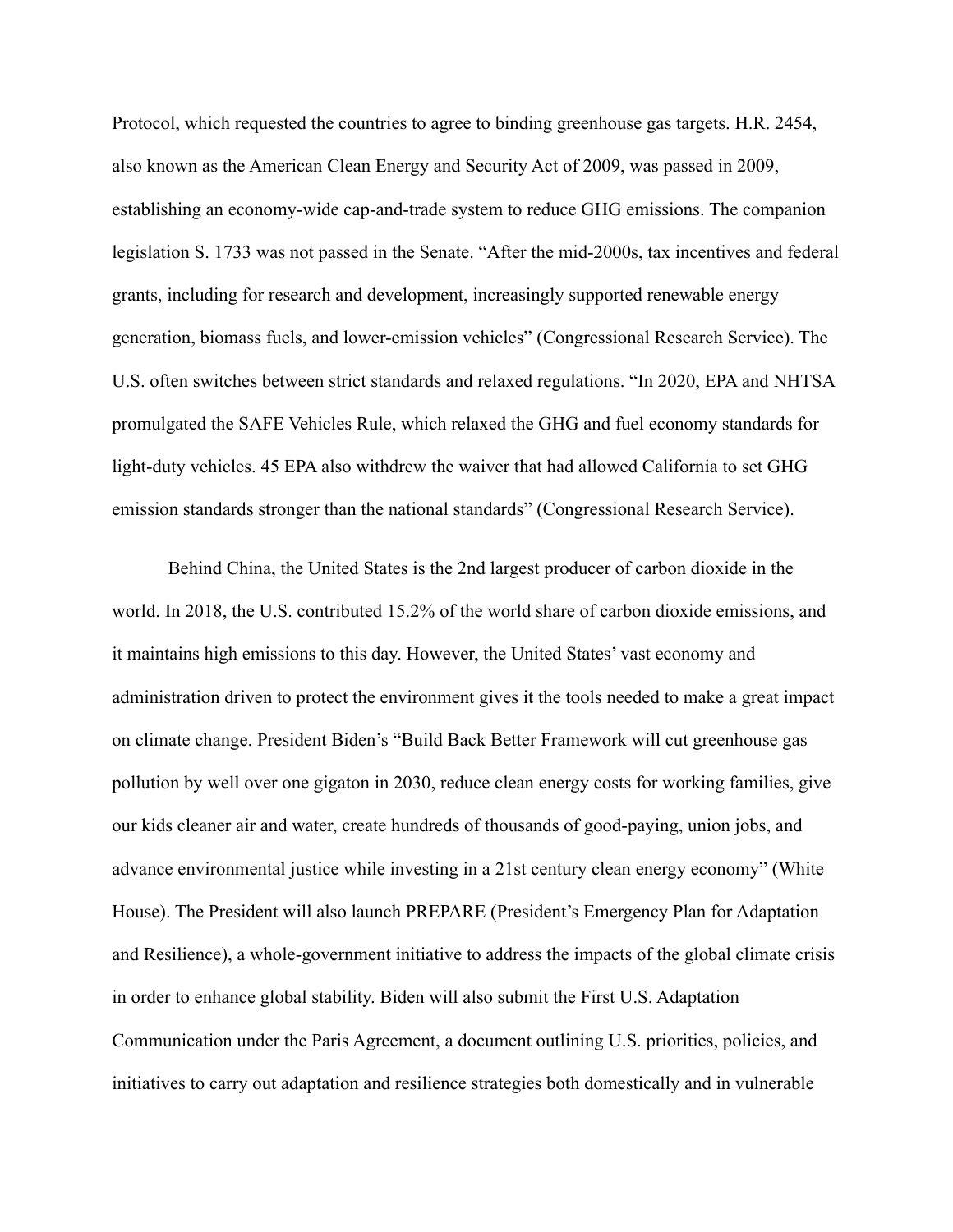countries and communities around the world. The U.S. will also release the U.S. Long-Term Strategy to create a net-zero economy by 2050, coinciding with the goal of limiting global warming to less than 1.5° C.

Climate change has impacted the U.S. in many aspects. As a leader in international affairs, the United States' response to climate change will greatly influence the approaches of other countries. Migration poses a challenge for the country as climate refugees seeking safety from unlivable conditions will enter the United States. The U.S. will be forced to draw the line between establishing a secure border and treating refugees fairly and humanely. The U.S. will need to make immigrantion regulations more strict in order to prioritize climate change since most pollution is coming from cities and factories: a majority of where immigrants are in search of job opportunities. Once we can limit the population in the cities, there will be a decrease in the number of factories built. This will mean less pollution, slowing down the process of climate change. Natural disasters are also a security risk to the U.S. since their frequency and severity will continue to increase as climate change progresses. As an important contributor to agricultural trade throughout the world, climate change that impacts the yield and quality of the United State's agricultural industry threatens to affect the U.S. economy and increase food insecurity. The U.S. and global economy have been negatively impacted by climate change, and will continue to suffer if climate change is not immediately addressed. Natural disaster events destroy businesses, crops, and infrastructure, costing the country billions. These costs have continued to grow in recent years, and prevent the country from maintaining a stable economy. The U.S. also faces dilemmas regarding justice and human rights. As the world's largest producer of oil and gas, the United States has prospered from the fossil fuel industry, and often struggles to make the changes necessary in combating climate change.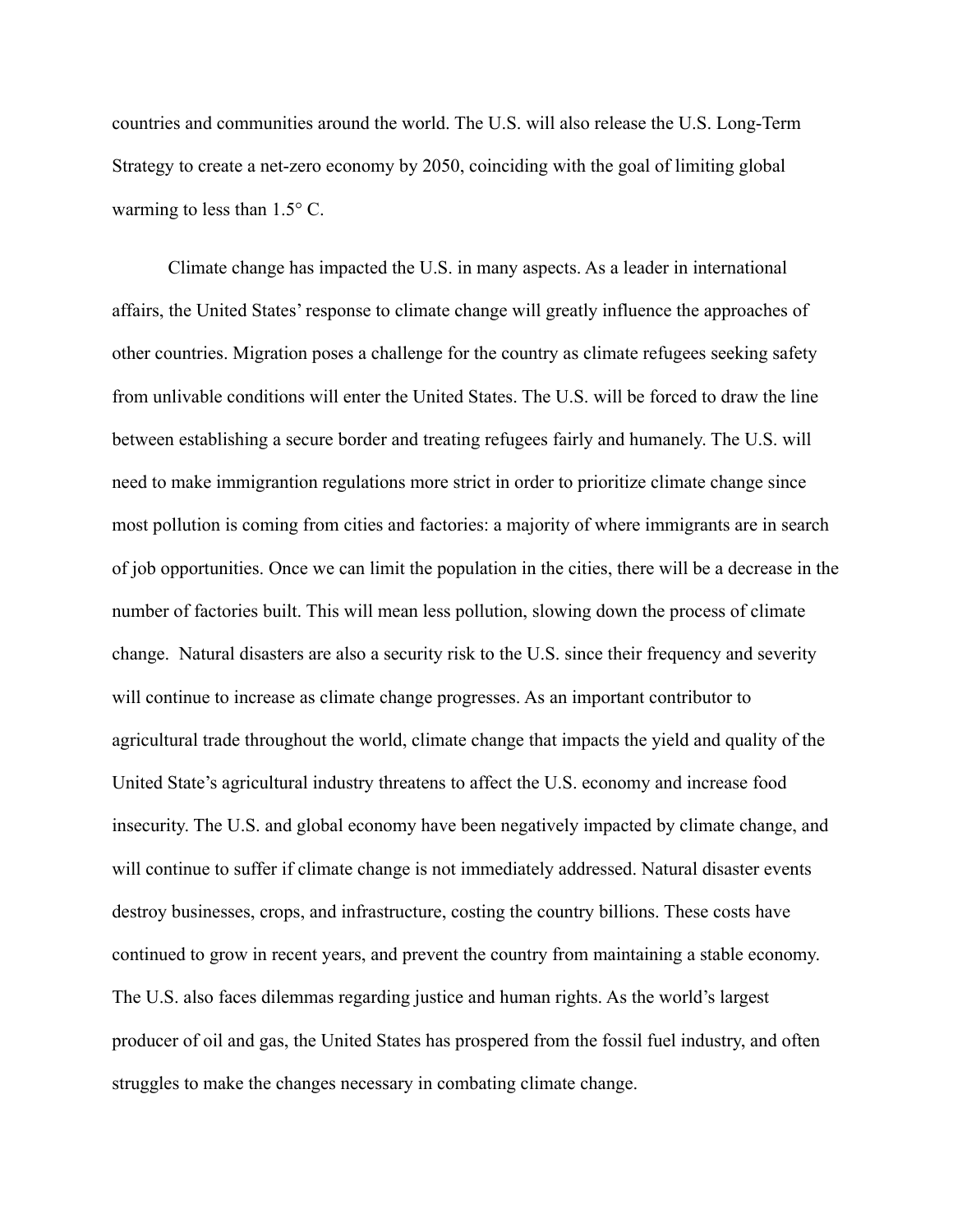# **Key Points**

### *Global Governance:*

- 1. The US's views on global governance and international politics
- 2. The US's global role and leadership in combating climate change

### *Migration:*

- 1. It's hard to make policies prioritizing climate change because it is also the US's job to put human rights and safety first
- 2. Migration is already at its budget and there are still a lot of people migrating into cities causing pollutions

### *Security:*

- 1. Extreme weather events and more pandemics as climate change progresses
- 2. Foreign and domestic disputes over fleeting natural resources

## *Agriculture/Food Security:*

- 1. The threat that climate change poses to the quality and quantity of agriculture in the U.S and globally, and how this may impact the economy.
- 2. How climate change will affect food insecurity in the United States and world.

# *Economic Development:*

- 1. How climate change, especially extreme weather events, impacts the US economy
- 2. The US must take extensive measures to prevent climate change from continuing to harm the economy

### *Justice and Human Rights*

- 1. How the US is helping the most affected countries of global warming
- 2. What is the US doing to help vulnerable populations who are affected by climate change in the US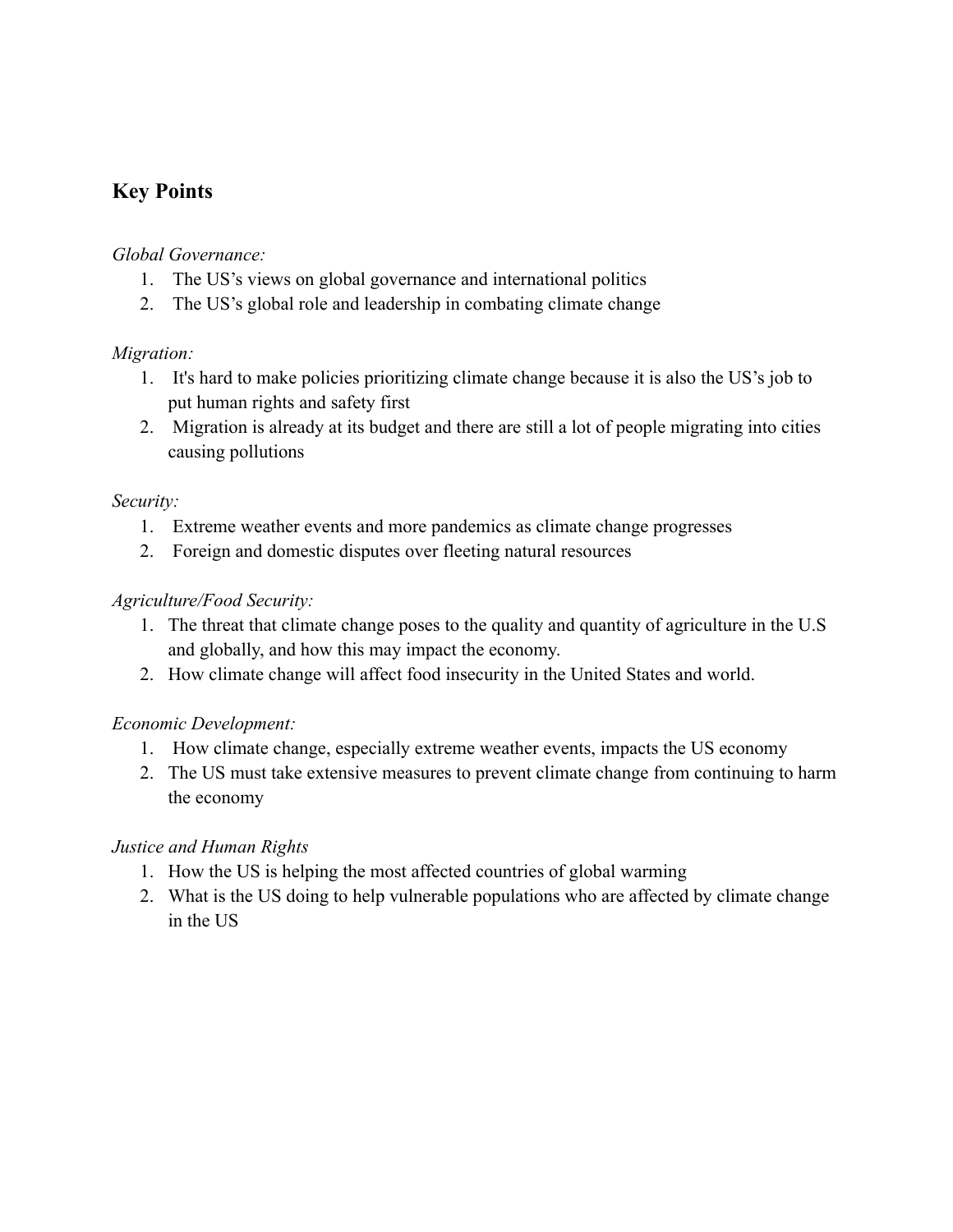# **Issues and Committees**

#### **Global Governance - Erin Malloy**

The USA is a federal democratic republic composed of three branches, the legislative, executive and judicial. The legislative branch is composed of the House and Senate, which collectively are known as Congress. Congress, according to the United States House of Representatives, makes laws, declares war, and regulates taxing policies. The executive branch, led by the President, conducts diplomacy and negotiates treaties with other nations, as well as enforces laws. Lastly, the judicial branch determines the Constitutionality of laws and how they should be applied to cases in real situations. The USA is made up of 50 sovereign States that are indivisible. It is a representative democracy; representative because citizens vote for elected officials by ballot, a republic because the government "derives its power from the people."

The USA is considered a leader in global affairs, and therefore its responsibility is to responsibly communicate with other superpowers and also maintain alliances. The US attempts to give aid to any developing countries who are our allies. The US is committed to upholding global peace and security through diplomatic relations with other nations. Advancing peaceful relations with Europe, especially since World War II, is a cornerstone of US foreign policy. To do this, the US is an active member of the North Atlantic Treaty Organization (NATO), the European Union (EU), and the Organization for Security and Cooperation in Europe (OSCE), all of which are committed to promoting peaceful relations. The EU's purpose is mainly to promote peace and security throughout Europe, but it also focuses on solving international legal issues through the International Court of Justice.

The US is built on the concept of sovereignty and a nation's right to govern itself. It is a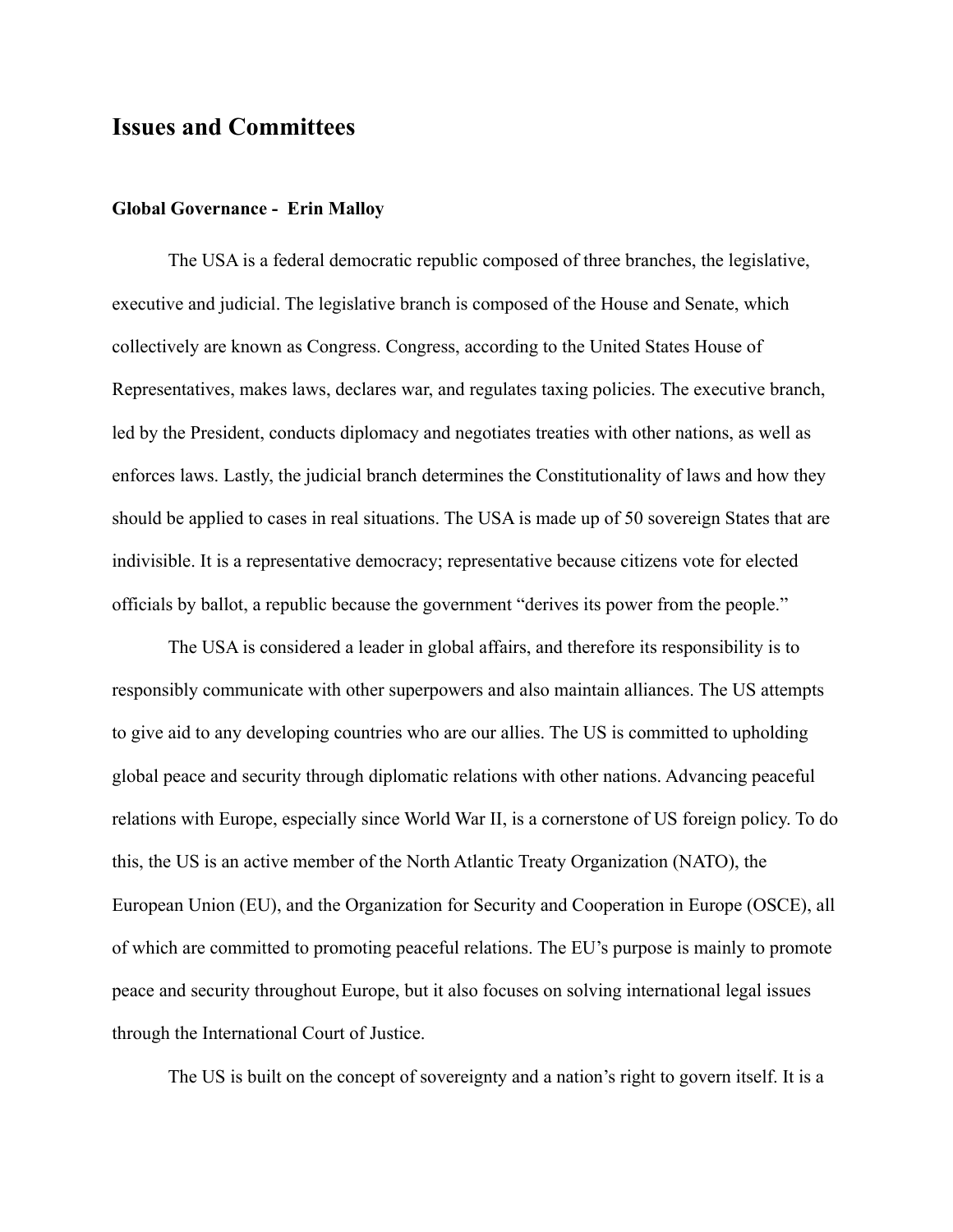sovereign nation because the American people elect their representatives and it is independent. The USA's views on sovereignty and intervention differ across political parties. The current government prioritizes bringing aid to developing countries and allies but allowing those countries to maintain their independence and self-governance. Decreased intervention helps to decrease conflicts and wars, so over the past half-century the US's intervention has decreased. The importance of self-government and independence leads to such a focus on sovereignty, and allowing other independent nations to govern themselves when facing threats from enemies or unrest.

The US is also built on the concept of fundamental human rights, as protected by the Constitution. Current US foreign policy is focused on supporting the promotion of human rights throughout the world. This shows up in the US's attempts to promote democracy globally, which supports not only citizens of other nations but also helps to advance the US's interests. Democracy among other nations promotes political and social rights for people abroad, which leads to a more stable and prosperous world. All US citizens have the right to participate in politics by voting in free and open elections, as well as freedom of speech and the press. Affording citizens basic human rights has been a foundation of the US since its inception. As political tensions internationally increase, the US's role in the changing global dynamics is more unclear than it was even a few decades ago. In the 1990s, the US focused on stabilizing its relationships with its allies as well as creating a democratic, peaceful Europe. This was successfully pursued and facilitated by the US's role in the United Nations. While nearly all US administrations since the inception of the UN have supported this focus on allyship and democratic interests, the recent Trump administration considered it to be restrictive and instead attempted to build US economic power internationally. According to the United Nations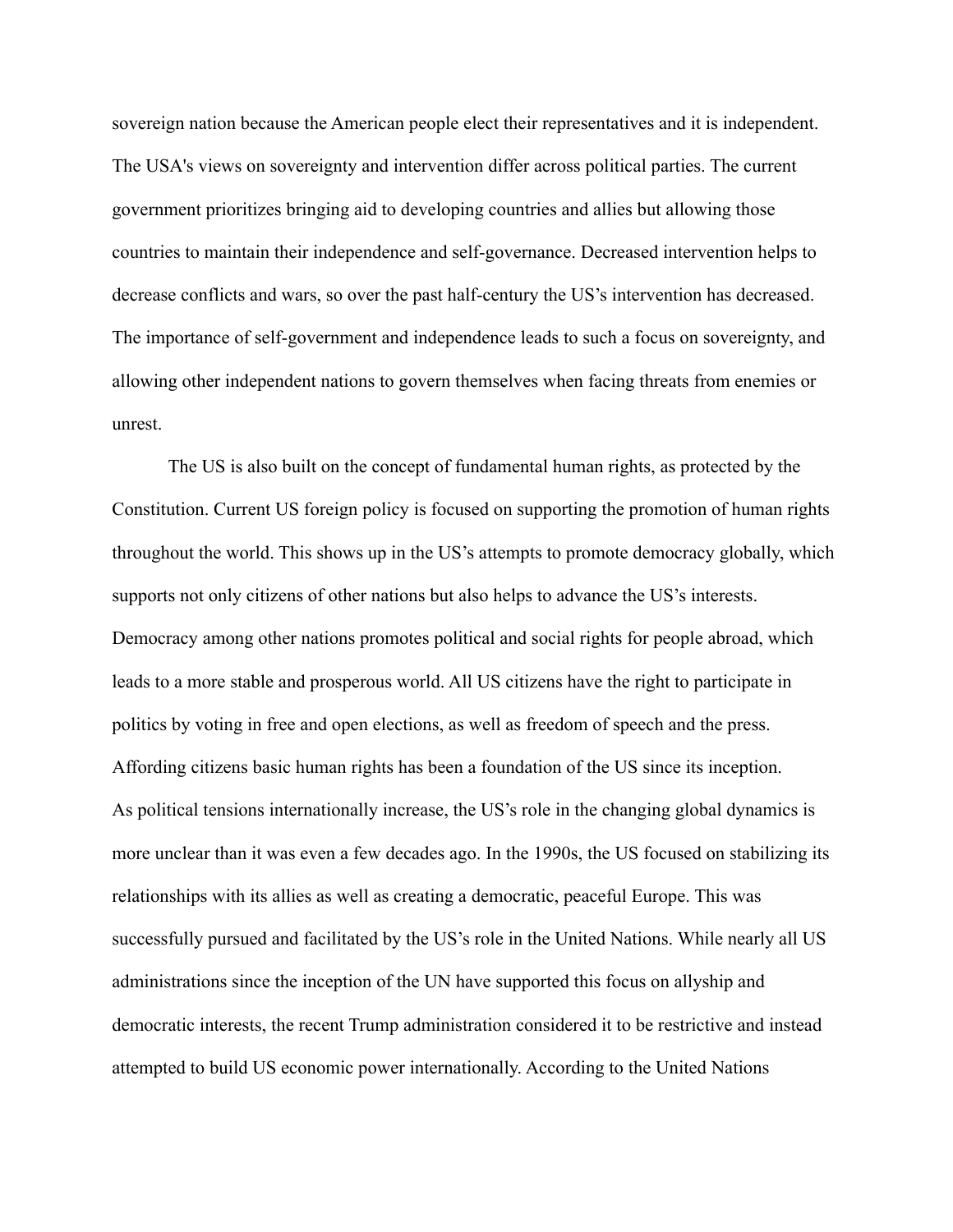University Center for Policy Research, "Since 2017, US foreign policy has become more transactional, mercantile, nationalist, and unpredictable, with a greater emphasis on sovereignty and a reduced focus on alliances." Now that its position globally has been weakened slightly, due in part to the recent administration, the coronavirus, and tensions with other powerful nations, there are tensions within the US in terms of how its foreign policy and global politics benefits the US versus other nations. In recent years as US administrations attempt to improve the US's economic and political power abroad, focus on human rights and democratic values has decreased. Among citizens, there is a gap between populist movements that promote US nationalism and those that are attempting to strengthen cross-cultural bonds. The current administration is working to bridge this gap by promoting peace and security between the US and its allies while also maintaining the US's leadership position on the global stage.

The USA is one of the most influential members of the United Nations, and initiated its inception after World War II in order to promote international peace and prevent another large-scale conflict. The US currently is the greatest financial contributor for the UN, and hosts its headquarters in New York. While the recent Trump administration brought about a change in the US's approach to international allyships and work within organizations such as the UN, the current administration is working to return to an approach similar to that of the 1990s, a time period in which peace and trust between nations were highly valued. Under the current administration, the US has worked "to rebuild global relationships and restore America's leadership at the United Nations," by working to stop the spread and negative economic impacts of the coronavirus, promoting human rights globally, and fighting climate change. The US has also put forth candidates for important positions within the United Nations.

The current administration is working to fight against climate change by taking concrete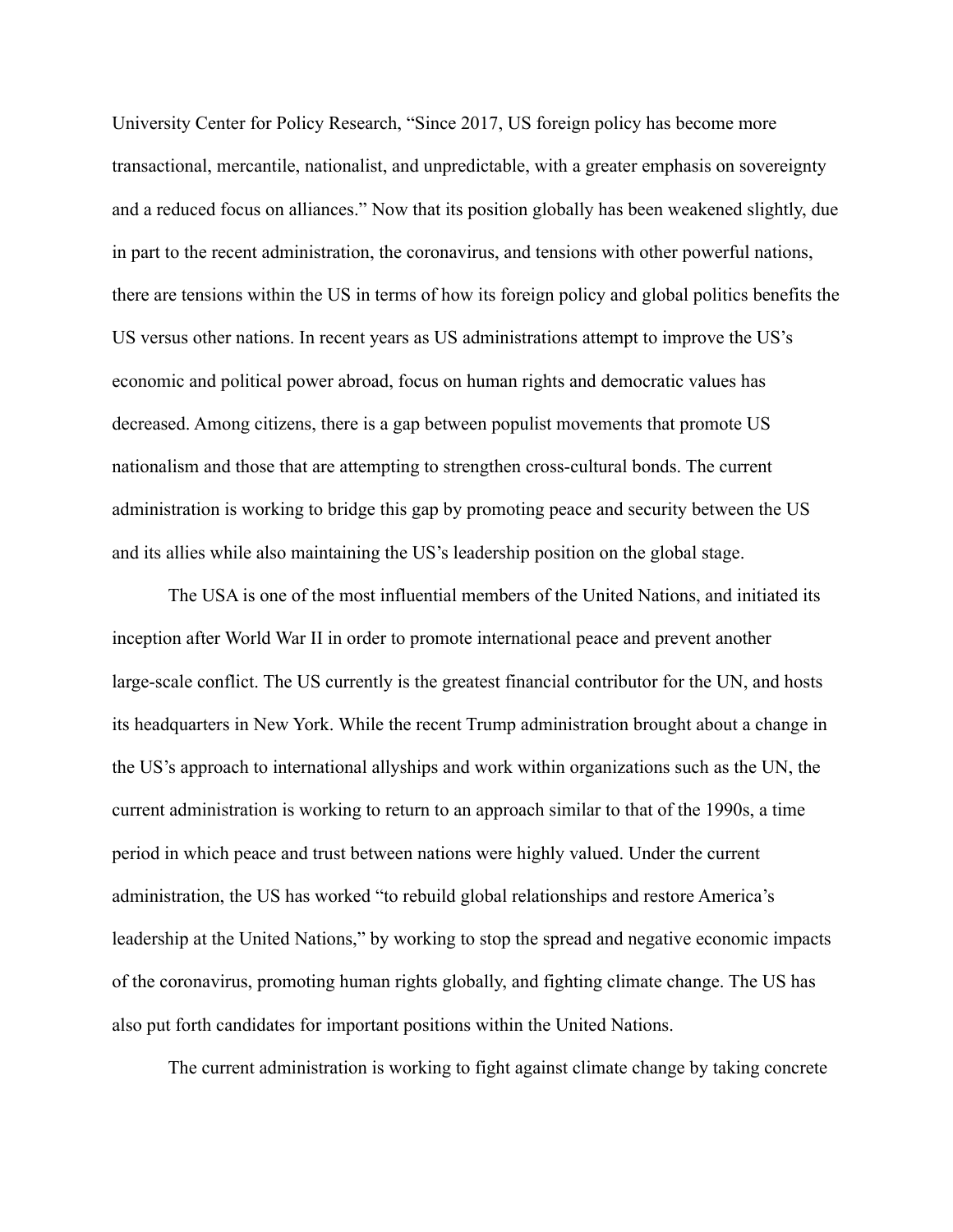steps to cut emissions and increase budgeting for doing so. In the United Nations, the US is regaining leadership in combating climate change. President Biden has committed to reducing emissions by 50-52% below 2005 levels by 2030, and to have a net-zero economy by 2050. The US also pushed for a resolution on climate by the UN Security Council. In November of 2021, the US played an important role in the Glasgow UN Climate Change Conference, in which 190 nations committed to goals that are intended to efficiently cut carbon emissions and prevent catastrophic damage from climate change. Besides its actions in the UN, the US has also rejoined the Paris Agreement. Meanwhile, the United States Environmental Protection Agency (EPA) is actively attempting to educate the public on the effects and science of climate change, while providing other organizations with data and tools to combat it. The current administration also is committing to building a greener economy, as well as creating economic incentives for renewable energy. It is pushing for improved energy efficiency and introducing regulations on air pollutants. New legislation is also promoting renewable energy for a greener and larger economy, creating new job opportunities at the same time.

#### **Migration - Annie Chan**

The US migration and immigration have "more than quadrupled". About 13.7% of the U.S. population are immigrants, which is nearly triple the share (4.8%) in 1970. However, the population is declining now because of the numbers falling in Mexico, which was the largest immigrant group coming to the US. While Mexican immigrants have decreased, there are still immigrants moving into cities from Central America and Asia. The US sees that we need US foreign assistance to fund and develop space-based technologies, monitors, and early warning technologies. With the development of space based information, we can track the adaptation of communities to climate change. Once the US is warned in advance of the growing population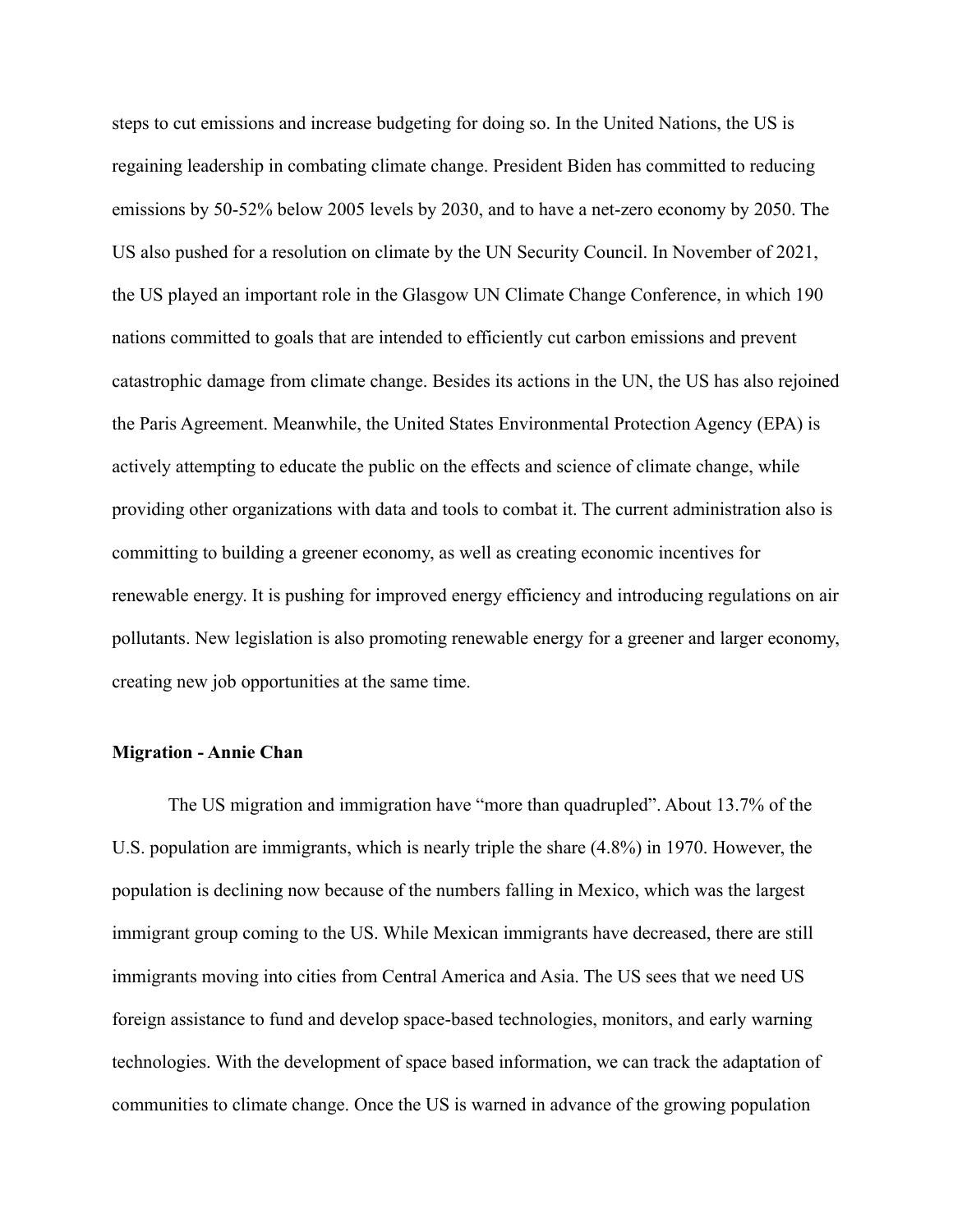coming into the country, they are able to create more regulations and laws on immigration in order to prevent over populations in cities.

Migration is a threat because it causes political instability. It is a threat towards domestic and international stability and social cohesion. However, it is extremely hard for us to cut off immigrants from migrating into the country because it is our job to protect and prioritize humans first. It is our responsibility to protect refugees and immigrants. Because the US is stuck between choosing whether to prioritize human rights and needs, the conflict of what is more important for this reason complicates our role in focusing on climate change. The cost of migration has already exceeded the budget and will continue to increase, especially in areas with a lot of conflicts already. The middle income countries will be attracted to urban areas in the U.S., where most factories are built and will continue to grow as the population grows. With more building and factories, it causes an increase in pollution.

The US current flow of migration is massive since people of all ethnicity and races are seeking for more freedom and opportunities in the US. Since the US is one of the most diverse countries, with a stable economy, many people are migrating over to the US to be more accepted in society. There are a lot of people immigrating into the U.S. From 2000 to 2009, there were over 10 million immigrants and ¾ of which were from Europe to Latin America and Asia. There have been several waves in our history, such as the Irish and German Catholics migrating due to the dominance of the Protestant Church in the 1840s to 1850s. Also, between 1880 and 1914, there were over 20 million European immigrants moving into the US. However, during the times when our country isn't doing well, like the Great Depression, the US has gotten fewer immigrants.

As the committee of migration for the US, we think it is necessary to make a more strict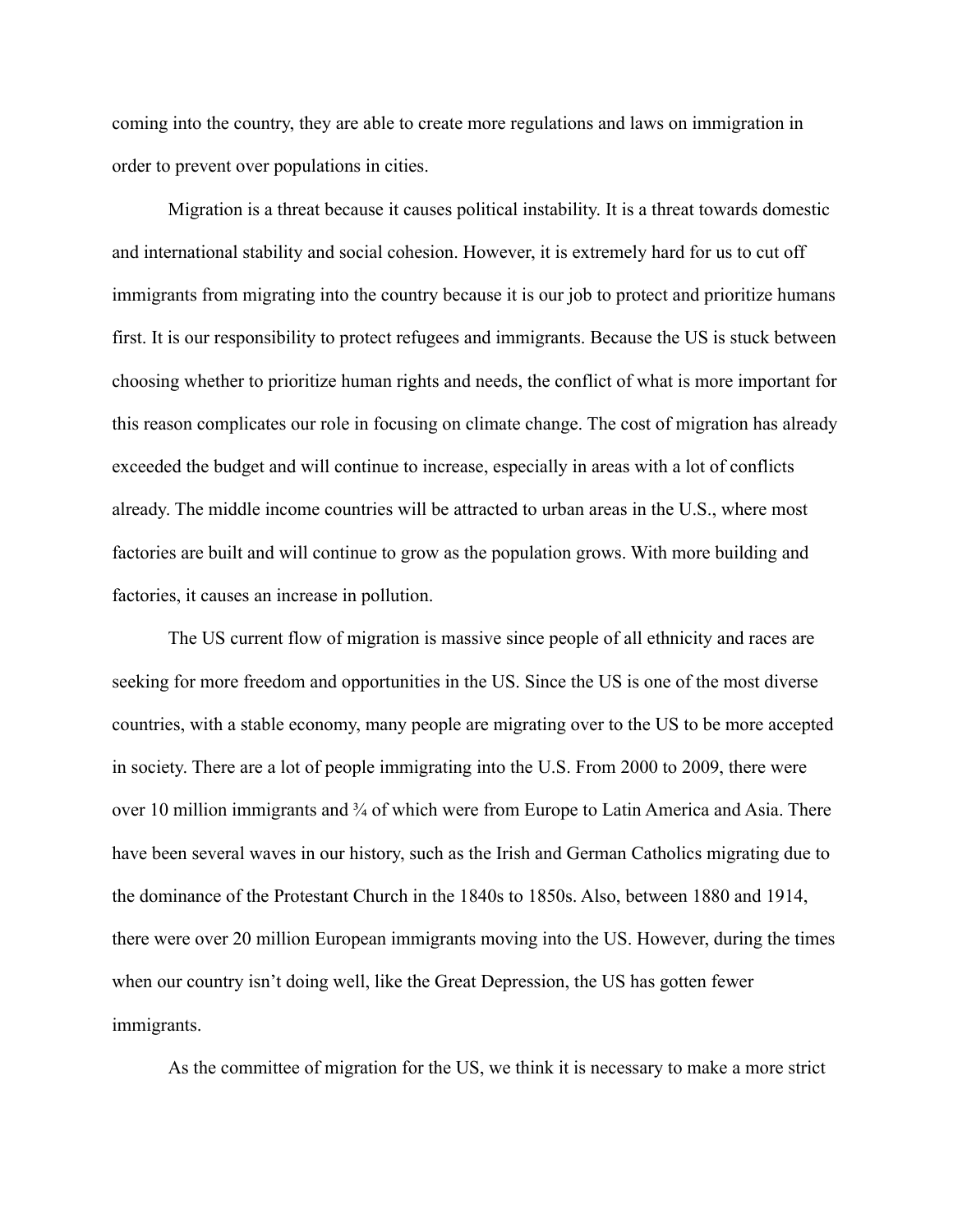policy on migration, but not completely ban it. This way, they can put more effort into helping our global climate change. The US should increase our policies of migration, making it longer for foreigners to enter the US since it is creating more cities and urbanization. With more buildings and factories created to provide more jobs, it creates more pollution, damaging our global climate. The US agrees that they need to secure our borders because many of the US's immigrants moving to the US are low income people who are looking forward to more job opportunities. Usually these immigrants will go to big cities to seek low income jobs such as factory workers, construction, etc. If a city becomes overpopulated, the government will build more buildings and factories that will start expanding outside our city, causing more and more pollution.

If the US doesn't start controlling the large flows of human migration that cause the immense pollution and climate change, many animal's lives are threatened. The constant climate changes and the differences that it's causing is affecting animal migration patterns. Because many animals based their migration on the seasonal climate, it is very hard for them to know when to migrate if the climate is constantly changing. For example, the mule deer follow the green wave for their migration. However, with the constant climate changes that lead to droughts, their migration is hard because they can't follow where the vegetation grows.

#### **Security - Maddie Cronin**

The US faces many security issues that are relevant throughout the country as well as in localized areas. These issues include but are not limited to natural disasters, foreign affairs, and domestic political disputes. The United States is a country with very diverse climates, and each one has its own set of natural threats. For example, on the West Coast, forest fires and droughts are common and are expected to increase even more by the year 2035. In the south, hurricanes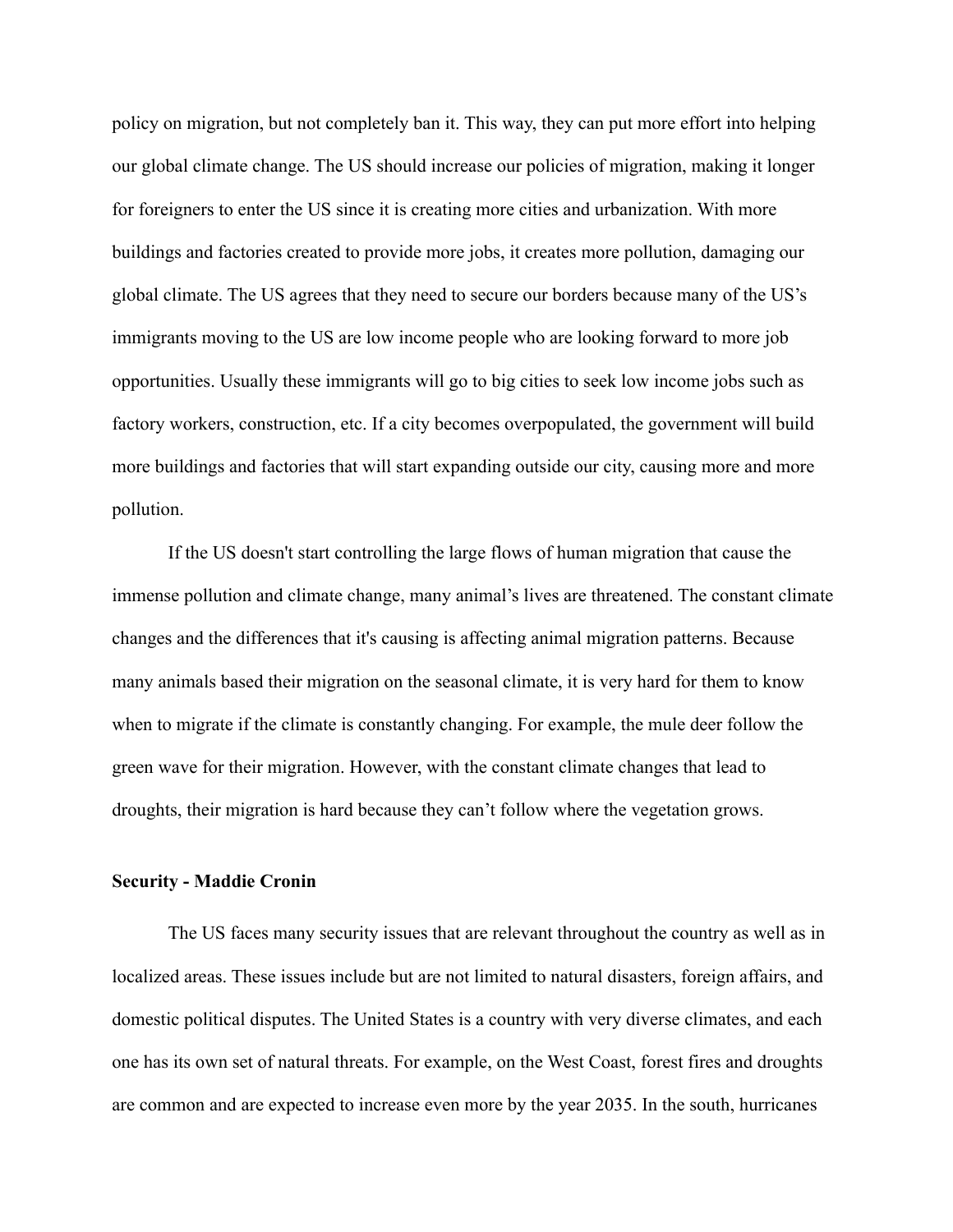devastate entire towns with high winds and flooding and similarly to the west, these catastrophes will increase in the next 15 years. Along the coasts, many beachfront properties will be drowned by the rising ocean due to the polar ice caps melting. According to the US National Intelligence Council in 2016, "clusters or rapid sequences of relatively modest weather events may cause more damage than very powerful single events", further proving that our country will not be able to handle being bombarded with an increasing number of natural disasters. Another threat facing this country is conflict with foreign nations. There are many military and government disputes happening around the world, and they are only exacerbated by the climate change crisis. As said by the 2016 US government, "Many countries will encounter climate-induced disruptions" such as fighting over disappearing natural resources and land. In addition, "some governments could be so preoccupied with managing the effects that they have little time or energy left to engage on broader foreign policy issues." (US Government, 2016). Climate related conflicts in foreign countries will likely cause the US to need to step in for Disaster assistance and military response to external disputes. Not only will the US need to engage in foreign disputes caused by climate change, but the US citizens and government members will argue over climate change policies. The US does not have a uniform opinion regarding the validity and importance of climate change. Some people believe it is the most pressing issue our country faces, while others do not believe it exists. This trend is even consistent among legislators and government officials, which has and will continue to cause domestic political disputes. The United States of America faces many threats to the security and well-being of its citizens, many of which are direct results of climate change.

In the past, the United States has not seen climate change related security threats as a top priority. Because of weather events such as Hurricane Sandy, the US Government has become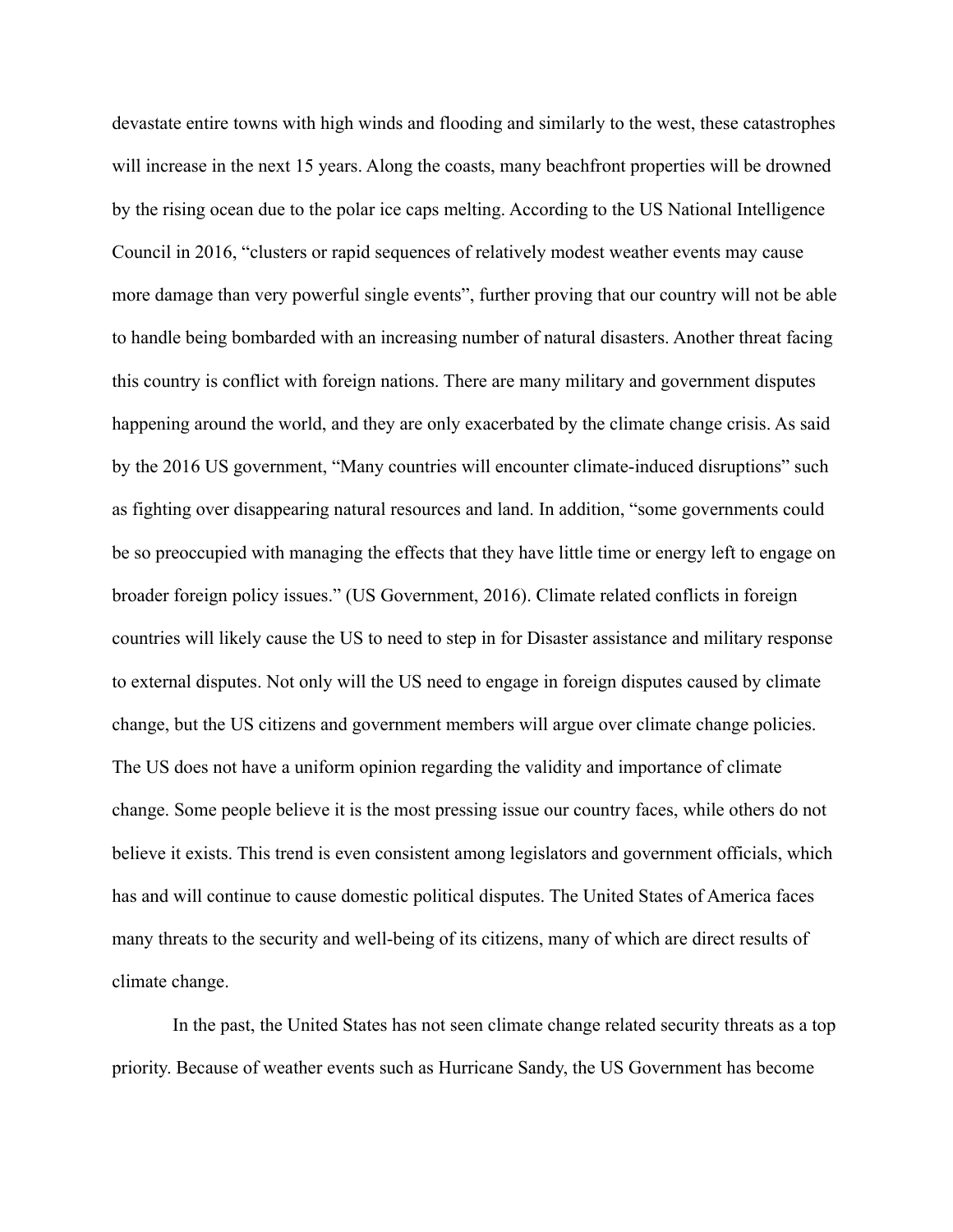more aware of the dangers surrounding climate change. When Hurricane Sandy hit the northeastern coast of America, New York's infrastructure was heavily impacted. According to the Obama administration, "Hospitals were evacuated and train and roadway tunnels and wastewater treatment facilities were flooded" and "the storm left 8.5 million people without power and caused tens of billions of dollars in damages." This disaster prompted the Government to arrange for military personnel to aid in the delivery of food, fuel, and medical supplies to the communities impacted by similar storms. In addition to rebuilding communities after natural disasters, The Obama Administration signed executive order 13653, which directed federal agencies to support Climate resilient efforts. Essentially, this order mandates agencies to do everything they can to support anti-climate change efforts. Because recent events have started to impact the infrastructure of populated areas, the United States government is starting to prioritize climate change.

The United States is a part of Multiple security alliances, but one of the most important is NATO. The North Atlantic Treaty Organization, or NATO, is an alliance of North American and European Countries. The general idea of the alliance is that if one member country were to be attacked, the others would help defend them. The countries involved with NATO strongly believe that climate change is a significant threat to security around the world. The alliance has released a 4-step agenda to battle our climate crisis. First, NATO must increase awareness in the allied countries by showing how Climate change is affecting citizens. Second, the Countries must adapt to climate change based on their assessments in step one. Third, NATO will mitigate the effects of climate change and finally, it will enhance its outreach to other countries. In addition to addressing climate change, NATO is working to end the human trafficking and criminal networks that are fueling the migration crisis. Because of conflicts occurring in and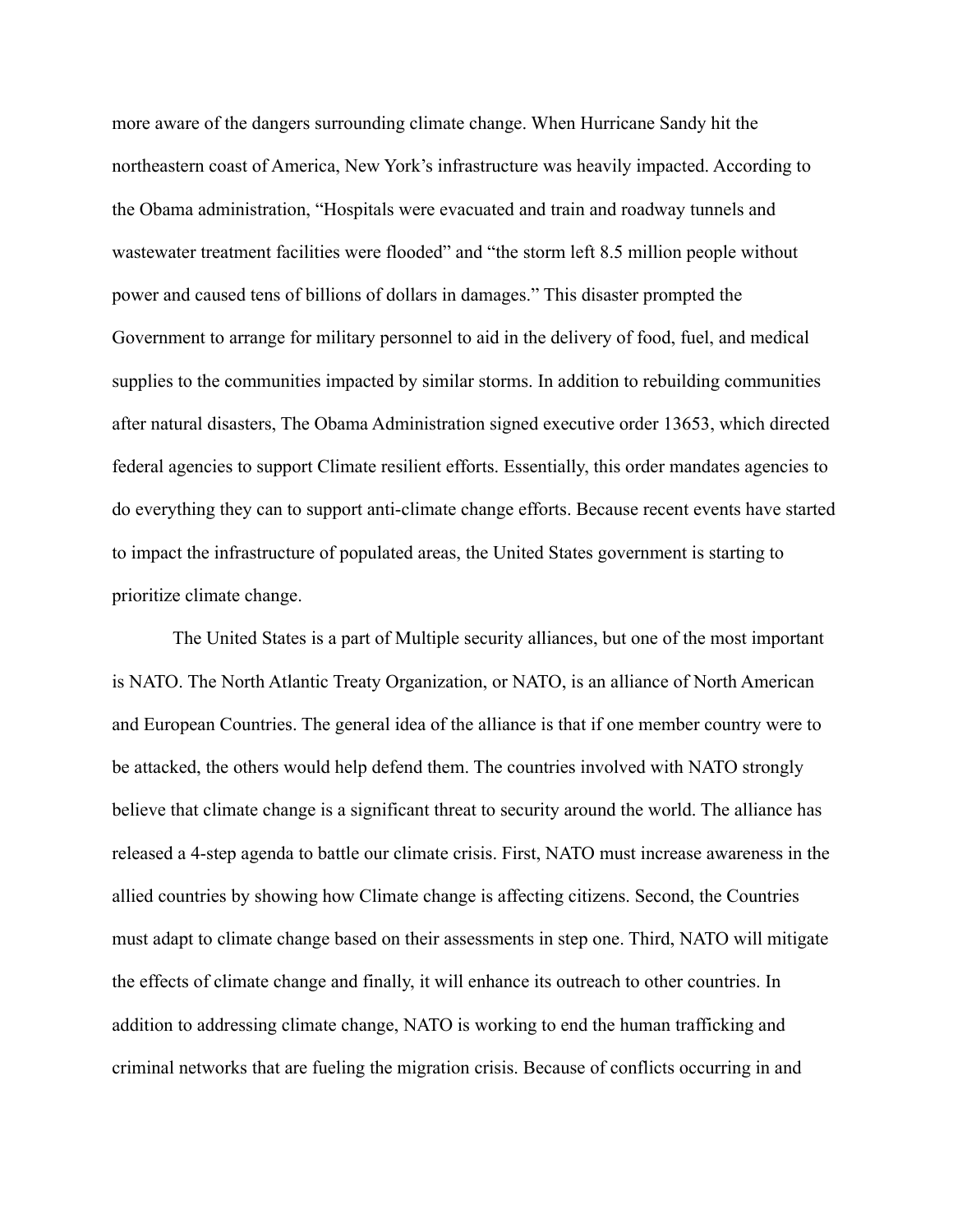around NATO countries, there is a great number of people fleeing their home countries for safety. NATO is currently monitoring the Turkish and Syrian boarder to try and prevent more human trafficking and illegal migration from occurring. In addition to NATO, the US is part of other alliances such as the NORAD with Canada, and the ANZUS with Australia and New Zealand. These other alliances are also majorly concerned with climate change and have adopted plans to make their countries "climate proof".

The Biden administration in the US believes there should be an immigration system with "a well-managed and secure border, while also treating people fairly and humanely" (US White House, 2021). According to the current US government, there should be some level of security, but it should not prevent refugees from entering the country. The Biden administrations wants the security at the borders to prevent threats like human trafficking and drug smuggling. To aid with identifying, disrupting, and preventing human trafficking operations, the Human Smuggling and Trafficking Task Force was created. The Biden administration has been focused on helping immigrants safely and legally enter the country, however, in the US there are very diverse opinions regarding immigration. Past presidencies such as the Trump administration have been opposed to people entering the country. During his presidency, Donald Trump built a 450-mile wall along the border of Mexico, showing how the Former President strongly believed in securing the border. In conclusion, it is difficult to determine the United States' stance on border security because not all members of the government share the same opinions.

The COVID-19 pandemic has changed the way our would function since it's spread in 2020. Some of its most impactful effects on our global security include lack of military preparedness, food shortages, and increase in poverty. As stated by Emily Priborkin of American University, when it comes to the Military, "COVID-19 makes it difficult to maintain ready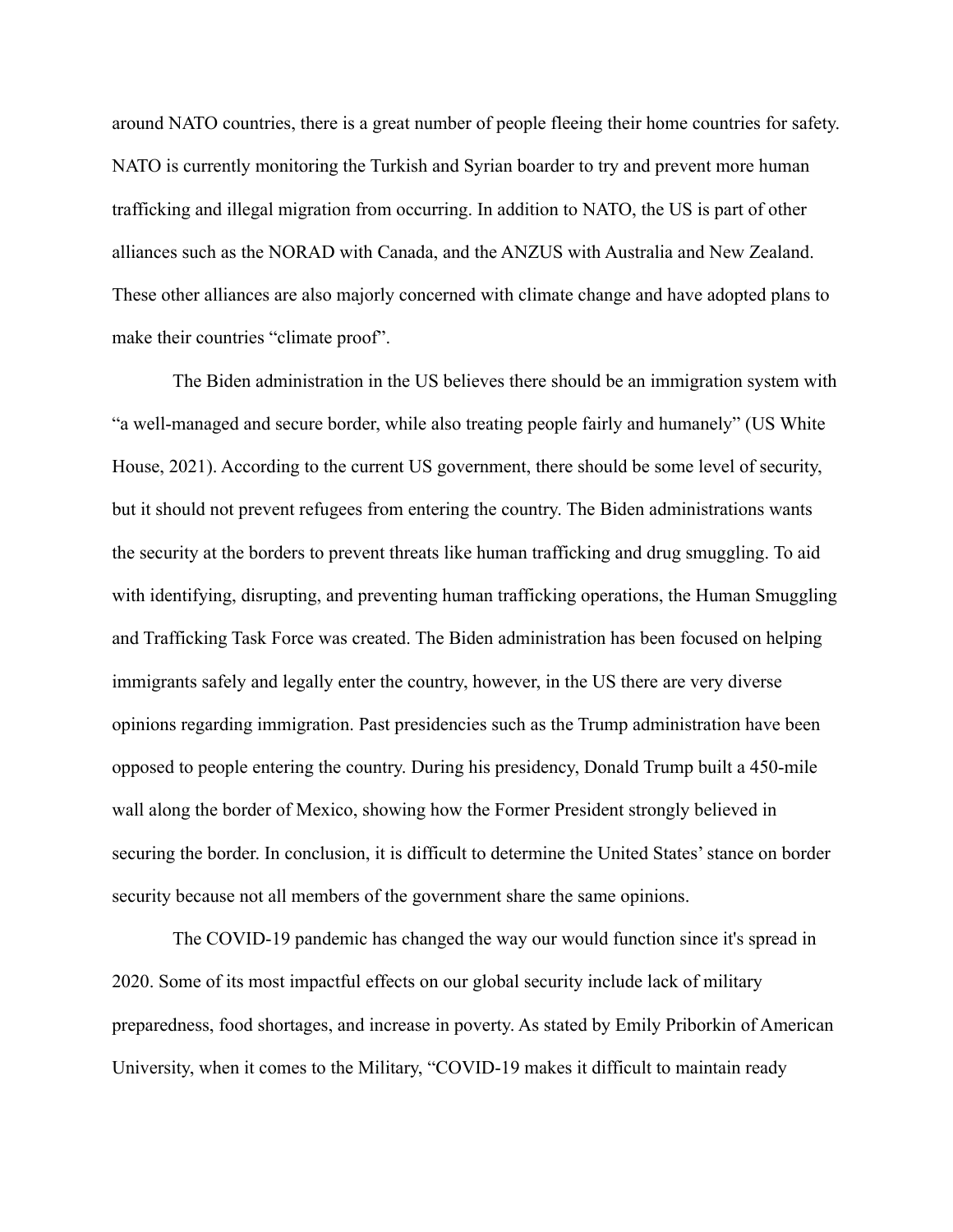forces". Armies are having a difficult time keeping up with training, and Navy ships are difficult to deploy because the close quarters make it easy for the virus to spread. Both of these factors and the general idea of "stay at home" make it difficult for countries to deploy their soldiers during the pandemic. Other crises caused by COVID-19 are global food insecurity and extreme poverty. Because of the stay at home mandates that were put in place around the world, 114 million people lost their jobs in 2020 alone. Because many people lost their income, the number of people living in extreme poverty skyrocketed. Since the pandemic began, the US has viewed military preparedness, food insecurity, and poverty as major threats to global security.

The United States uses a massive amount of energy every day to power its cities, factories, vehicles, homes, and much more. This energy comes from fossil fuels such as petroleum and natural gas, as well as other, more minor sources. While there are other sources of electricity such as solar and wind power, 81% of America's energy is from fossil fuels. The US obtains its fossil fuels from states such as Texas, California, North Dakota, Oklahoma, and Alaska, however the US cannot produce enough fuel to keep up with its own demand. Because of this, America needs to import fossil fuels from other countries including Canada, Saudi Arabia, and Mexico. Without these imports, the United States would not have enough energy to support its demanding society.

Global energy trade has been both a source of cooperation in America because it is a key product for US trade. One example is the United States' relationship with Canada. Canada is America's largest supplier of oil and without its trade, the United States would have a very difficult time keeping up with its citizen's demand for energy. In addition, Canada's proximity to the US allows there to be secure trade with "uninterrupted availability of energy sources at an affordable price" (ICF, 2021). On the other hand, the United States is Canada's largest buyer of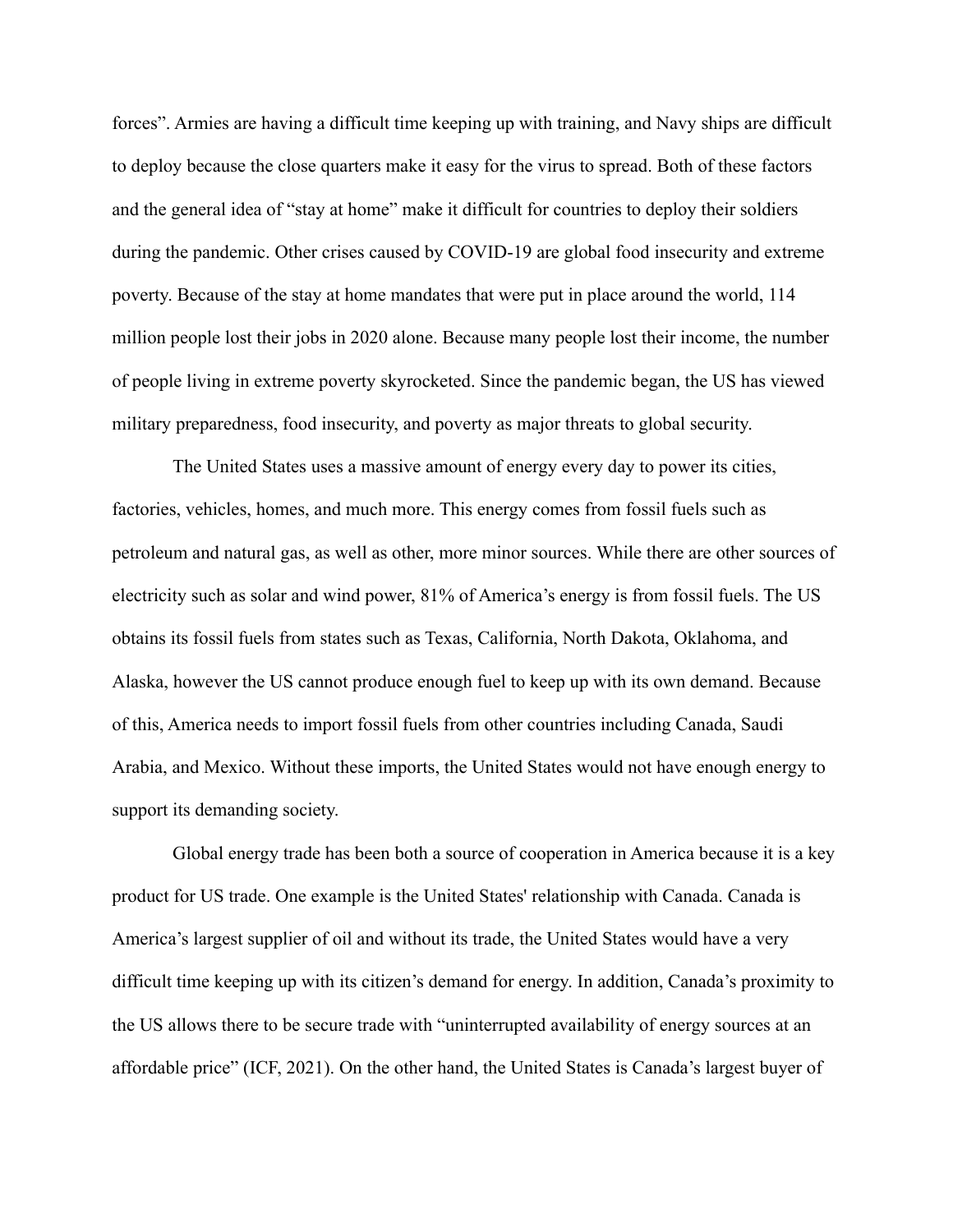unrefined crude oil. Because of America's contribution to Canada's economy and Canada's reliable flow of oil, the two countries are able to cooperate in an interdependent relationship.

The United States is in a difficult position regarding climate change because it contains very diverse areas that are all susceptible to different threats. For example, the West coast is at risk for droughts and forest fires, the south is at risk for hurricanes and tropical storms, the coastlines are at risk for flooding, and the land locked areas are at risk for tornados. When looking at the US as a whole, one can see that this country can be hurt in so many ways and theoretically, it can all happen at once. The probability of simultaneous natural disasters is rising due to the increase in frequency of weather events due to climate change. This is not only dangerous for the people living in the affected areas but also for our country as a whole because government relief services can only tend to a few areas at a time. In addition, Climate Change will affect the Air and water quality, and make it more difficult to dispose of waste. These factors will both have detrimental effects on the health of America's population. Because of the geographic diversity in America, the US is at a greater risk for natural disasters caused by climate change.

#### **Agriculture - Lilly Caplan**

The United States is both an exporter and importer of food. Agriculture in the US has a positive trade balance, meaning it exports more than it imports. In 2021, the US had its highest annual export levels ever recorded. Exports of U.S. farm and food products to the world totaled \$177 billion, beating the 2020 total by 18 percent and the previous record, set in 2014, by 14.6 percent. The top 10 export markets of the United States all experienced gains in 2021, with China, Mexico, Canada, South Korea, the Philippines and Colombia setting new records. The top US export products worldwide include soybeans, corn, beef, pork, dairy, distillers grains and pet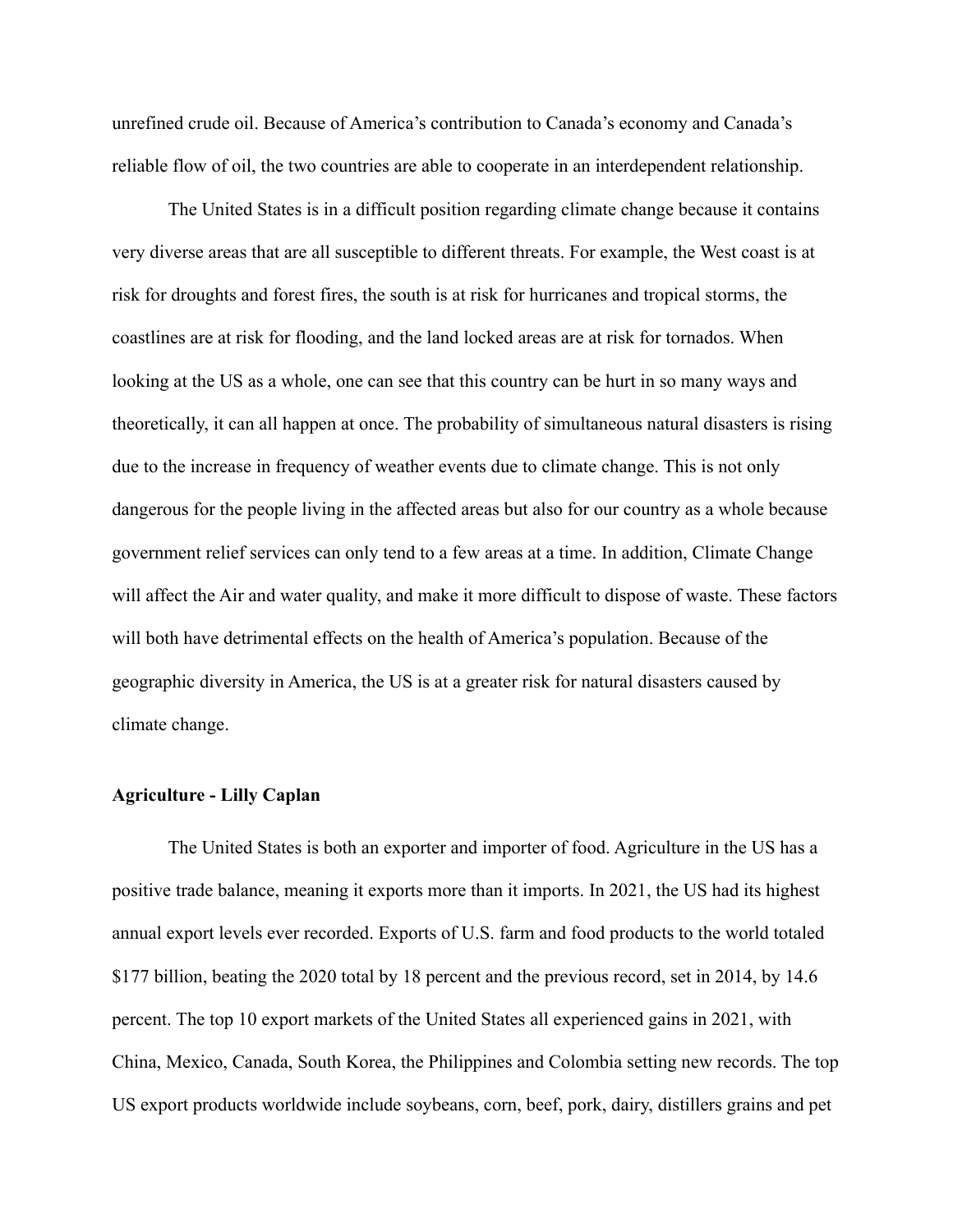food, which have also reached all-time highs. The United State's effective exporting is supported by U.S. farmers and ranchers, who export more than 20 percent of their production overall. Agricultural domestic exports reached nearly \$137 billion in 2019. United States agricultural imports for the 2022 fiscal year are forecasted at \$172.5 billion, with 50 percent of U.S. agricultural imports being horticultural products such as fruits, vegetables, tree nuts, wine, essential oils, nursery stock, cut flowers, and hops. The US also imports sugar and tropical products such as coffee, cocoa, and rubber, in addition to vegetable oils, processed grain products, red meat, and dairy products.

The United States major agricultural industries are cattle, corn, soybeans, cow's milk, miscellaneous crops, and wheat. The United States is the world's largest producer of corn and cow's milk, while its soybean industry provides 34% of global production. The US is the fourth-largest producer of wheat after China, India, and Russia. The agricultural, food, and related industries had a 5.0% share in the US gross domestic product in 2020, contributing \$1.055 trillion dollars to the US economy. American farms contributed an output of \$134.7 billion, about 0.6% of GDP. Close to 90% of food and beverage spending in the United States is for domestic products. In 2016, 87.3 percent of U.S. consumer's food and beverage purchases including grocery store and eating out purchases were from domestic production, while 12.7 percent were imported food and beverages.

Food insecurity rates vary across States because of characteristics of their populations and State-level policies and economic conditions. Food insecurity in the United States peaked at 14.9% in 2011 and has declined since. In 2020, 89.5% of the United States was food secure throughout the year. 10.5% of households were food insecure at least some time during 2020, while 3.9% of households (5.1 million households) had very low food security. In 2020, 35.3%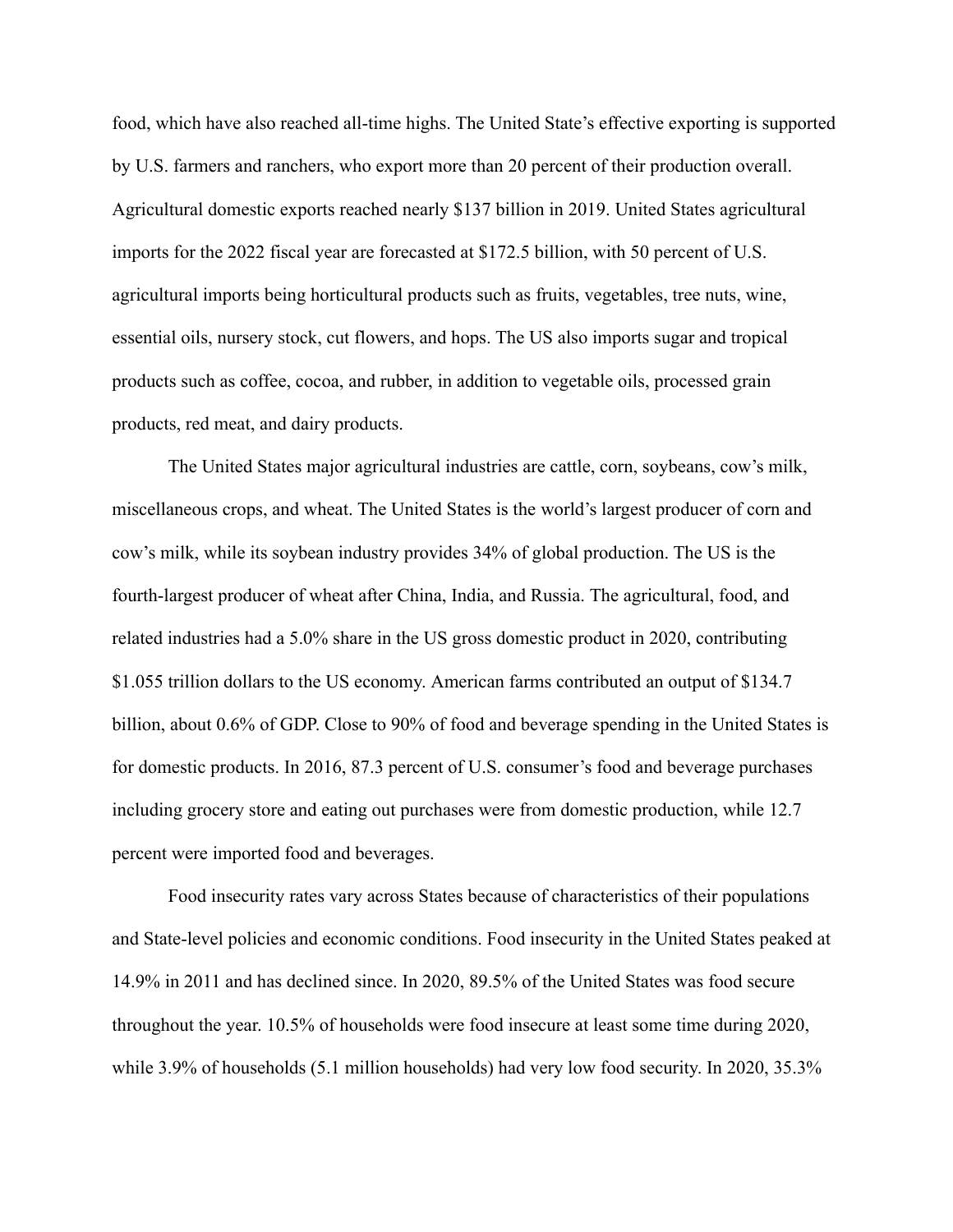of households with incomes below the Federal poverty line were food insecure with either low or very low food insecurity. On average, single-parent households and Black and Hispanic households had higher than the national average rates of food insecurity. Additionally, food insecurity was more common in large cities and rural areas than in suburban areas. 14.8% of households with children were food insecure in 2020. While only adults experienced food insecurity in about half of food-insecure households with children, both children and adults were food insecure sometime during the year in 7.6% of households with children. Both children and adults experienced instances of very low food security in 0.8% of U.S. households with children, adding up to 322,000 households. Federal spending on USDA's food and nutrition assistance programs totaled \$122.1 billion in fiscal year (FY) 2020, 11 percent of which was accounted for by spending on programs created in response to the COVID-19 pandemic; Pandemic Electronic Benefit Transfer and the Farmers to Families Food Box Program. There was a 28 percent increase from FY 2019 to FY 2020 in combined spending on the Supplemental Nutrition Assistance Program (SNAP) and related Nutrition Assistance Programs (NAP). Combined spending on the Special Supplemental Nutrition Program for Women, Infants, and Children (WIC) and Commodity Supplemental Food Program (CSFP) decreased by 6 percent, while combined spending on child nutrition programs decreased by 9 percent.

Extreme weather in the last ten years has had few positive effects on agriculture, but has overall negatively impacted the United State's agricultural industry. Changes in temperature, atmospheric carbon dioxide, and the frequency and intensity of extreme weather could significantly impact crop yields. Annual average temperatures across the United States have increased by 1.2 degrees Farenheit over the past decades. These rising temperatures could potentially benefit plants that grow optimally in warm areas, but will harm crop yield if it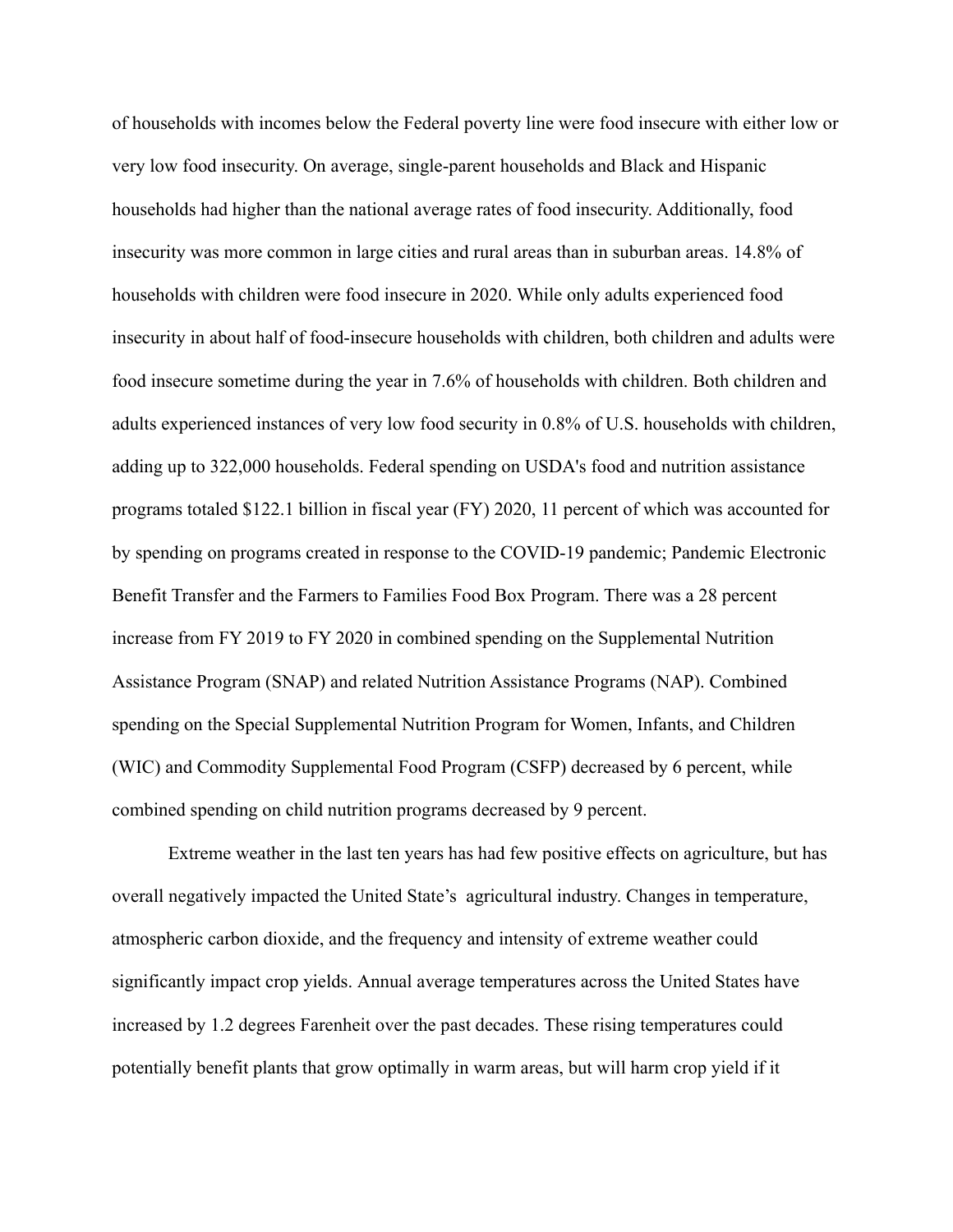exceeds the plant's optimal temperature. For example, in 2010 and 2012 high nighttime temperatures affected corn yields across the U.S. Corn Belt, while a warm winter caused premature budding in Michigan cherries and resulted in \$220 million in losses. Some lab experiments suggest that elevated CO2 levels can increase plant growth, though it can also affect crop yields and nutritional quality. More atmospheric carbon dioxide reduces protein and mineral concentrations in most plant species, including wheat, soybeans, and rice, potentially threatening human health. Not to mention, greenhouse gasses such as carbon and methane contribute to global warming as a whole. Annual precipitation increased across most of the northern and eastern United States, while much of the south and west experienced a decrease. Precipitation and extreme temperature, along with floods and droughts, can prevent crops from growing and harm crops and reduce yields. Increased temperatures, wetter climates, and increased CO2 levels allow weeds, pests, and fungi thrive. One issue this poses is the money U.S. farmers must spend -around \$11 billion per year- to fight weeds, which compete with crops for light, water, and nutrients. Additionally, human health is threatened by increased pesticides usage to counteract heightened pest pressures and reductions in the efficacy of pesticides. Climate change also disrupts the availability, access, quality, and transportation of food.

#### **Economy - Angela Lin**

The US economy is growing rapidly in several aspects, but has been negatively impacted by the COVID-19 pandemic. The international trade deficit has increased to \$80.7 billion as of December 2021. In 2020, new foreign direct investments in the U.S. have fallen to \$120.7 billion from \$221.2 billion in 2019, which is a 45.4% decline. According to the U.S. Bureau of Economic Analysis, "the U.S. current-account deficit widened by \$16.5 billion, or 8.3 percent, to \$214.8 billion in the third quarter of 2021" (U.S. BEA). Inflation rates, at 7.5% the annual rate,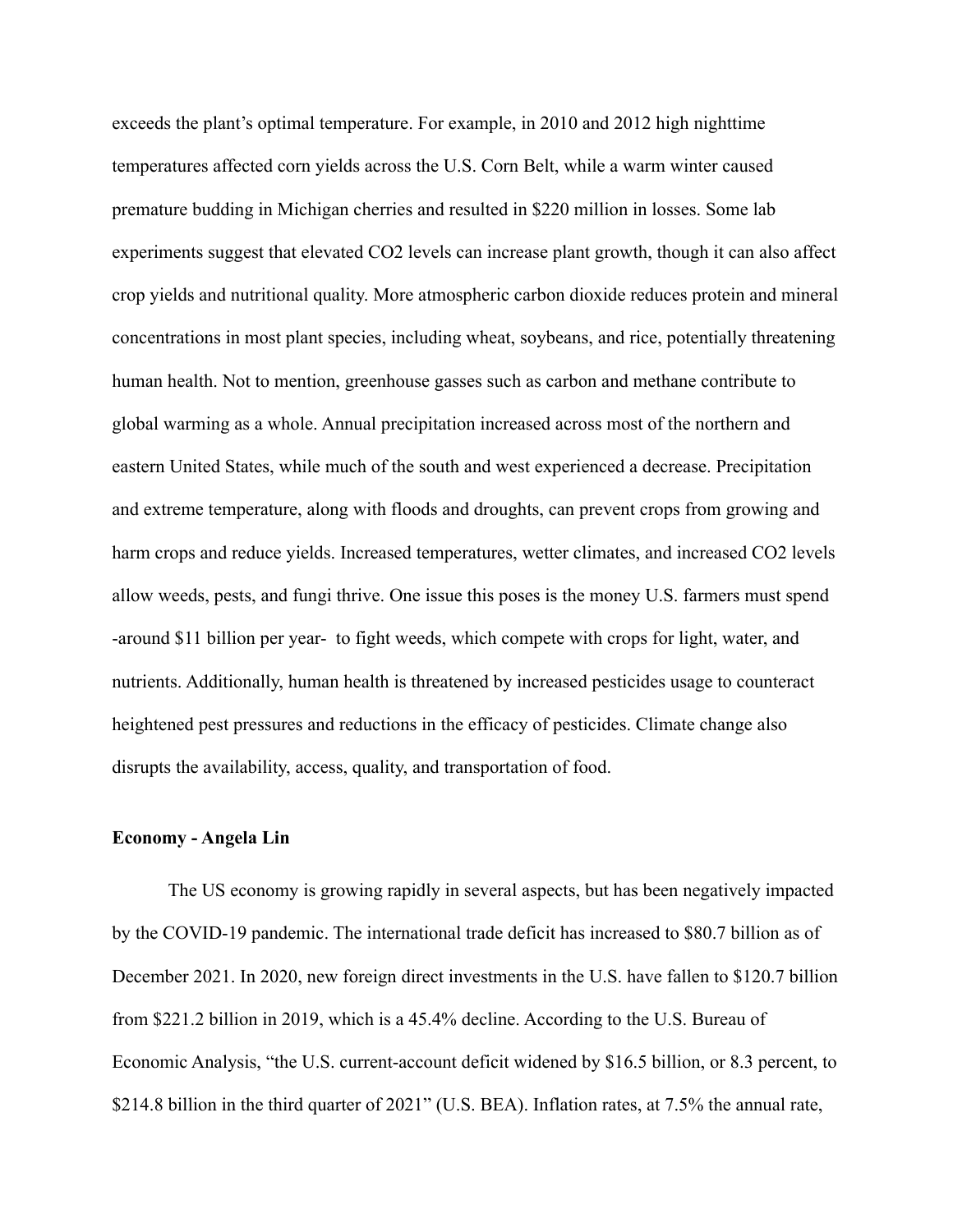are the highest in forty years and are caused by high consumer demand paired with supply disruptions and labor shortages. On the flip side, unemployment rates have decreased from 4.2% in November 2021 to 3.9% in December 2021. Average hourly wages have also risen 0.3%, which can be attributed to "an increase in compensation of employees" (U.S. BEA).

The United States' economy has been negatively affected by the impacts of climate change, and will continue to suffer if climate change is not addressed immediately. In 2021 alone, extreme weather events have cost the U.S. \$145 billion dollars (NOAA). In the past five years, the total cost of extreme weather events, \$742.1 billion, "is more than one-third of the disaster cost total of the last 42-years (1980-2021), which exceeds \$2.155 trillion" (NOAA). It is estimated that if the U.S. does not address climate change, "annual losses will likely grow to exceed \$500 billion" by the end of the century (U.S. House Committee on the Budget). Climate change poses the biggest threat to agriculture. Flooding, droughts, increased heat, and other disasters harm food production, which in turn causes inflation and negatively impacts the economy (Columbia Climate School). As climate change increases in severity, health risks will also increase, forcing citizens to spend more on healthcare.

The US has been significantly affected by extreme weather. There were 20 climate disaster events in 2021 that cost the U.S. over \$1 billion each. Eleven of those extreme storm events caused a total of 114 deaths. The severe tornado outbreaks across the central and southern U.S. in December cost about \$18 billion in total damages and economic losses. The 2021 Dixie Fire in California covered over 960,000 acres. It was the second largest wildfire in California's history, after the 2020 August Complex Fire, which burned over 1 million acres. The Dixie Fire destroyed 1,329 structures and damaged 95 structures. In 2017, Hurricane Harvey cost a total of \$125 billion in Texas. The hurricane caused widespread flooding and power outages.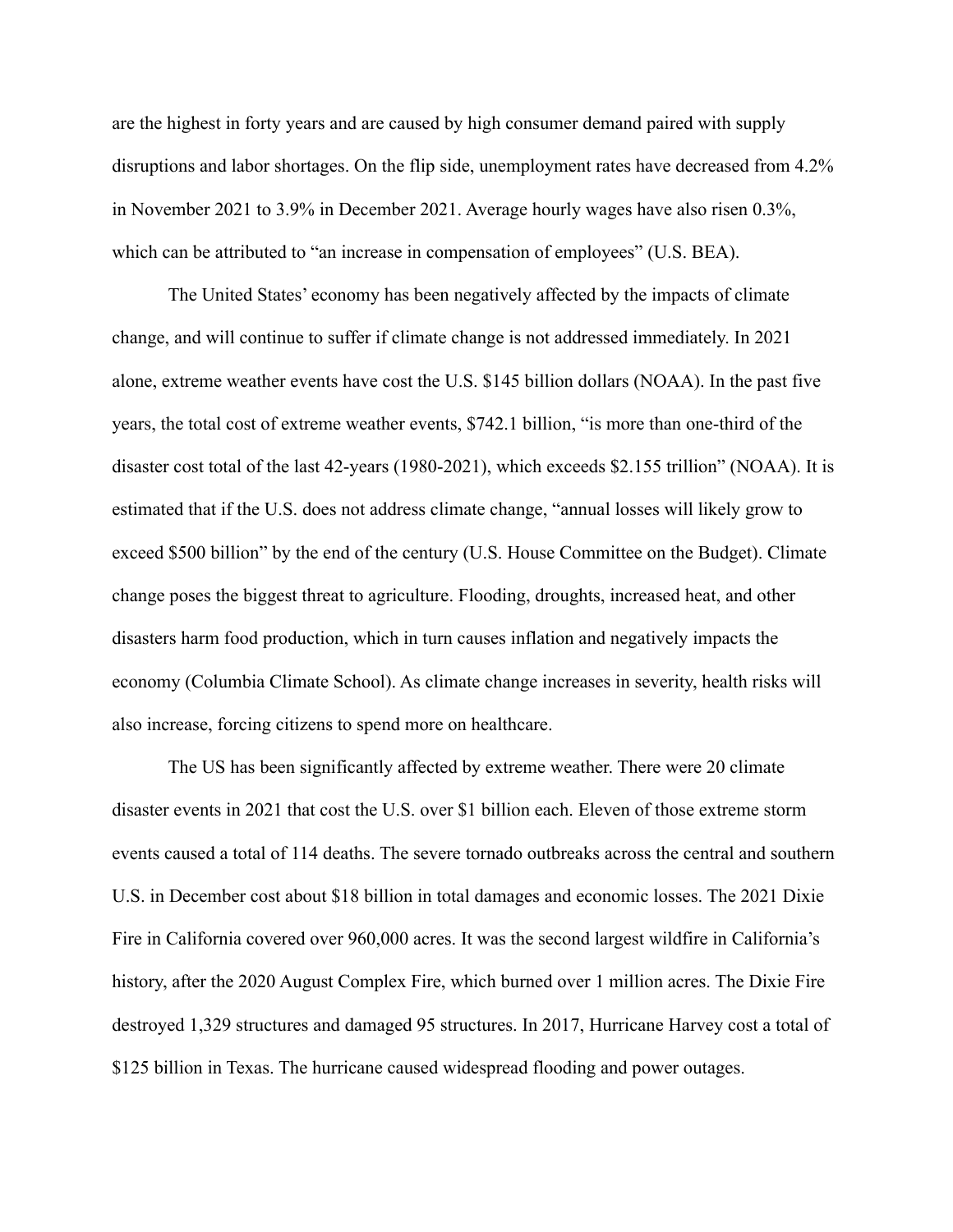The U.S. perceives climate change as a challenge to the global economy. Climate change negatively impacts the global economy as vast amounts of money are spent each year to repair damage caused by climate change. Changes in food production, water quality and quantity, and the security of citizens all impact the global economy. Damaged by extreme weather and heat, lower agricultural yields will cause global inflation. Global warming also disproportionately impacts undeveloped countries who are unable to adequately prepare against these threats, and are often located in high risk areas. "Damage to property and infrastructure, lost productivity, mass migration and security threats" will hinder economic growth (Wade, Jennings). Due to sea level rise, flooding, and other extreme weather events, businesses will be forced to move or shut down, harming the economy. If climate change is not seriously addressed in the next few years, it is estimated that "a worst-case impact of a 1% reduction in GDP growth per year could be realized" (Wade, Jennings).

The best policies for the U.S. would aim to reduce carbon dioxide emissions, change private sector behavior, and create incentives for citizens and companies to reduce their greenhouse gas emissions. A market based approach, which involves carbon taxes, subsidies, and cap-and-trade programs, would be ideal. The U.S. Senate suggests a "comprehensive and effective national program of mandatory, market-based limits and incentives on emissions of greenhouse gasses that slow, stop, and reverse the growth of such emissions at a rate and in a manner that will not significantly harm the United States economy" (U.S. Senate). International agreements, such as the Kyoto Protocol and Paris Agreement, are also a powerful way to impact public opinion and create unity between nations.

Austerity measures should not be implemented in the U.S. The United States' debt has only grown through the COVID-19 pandemic, and while austerity measures would lessen the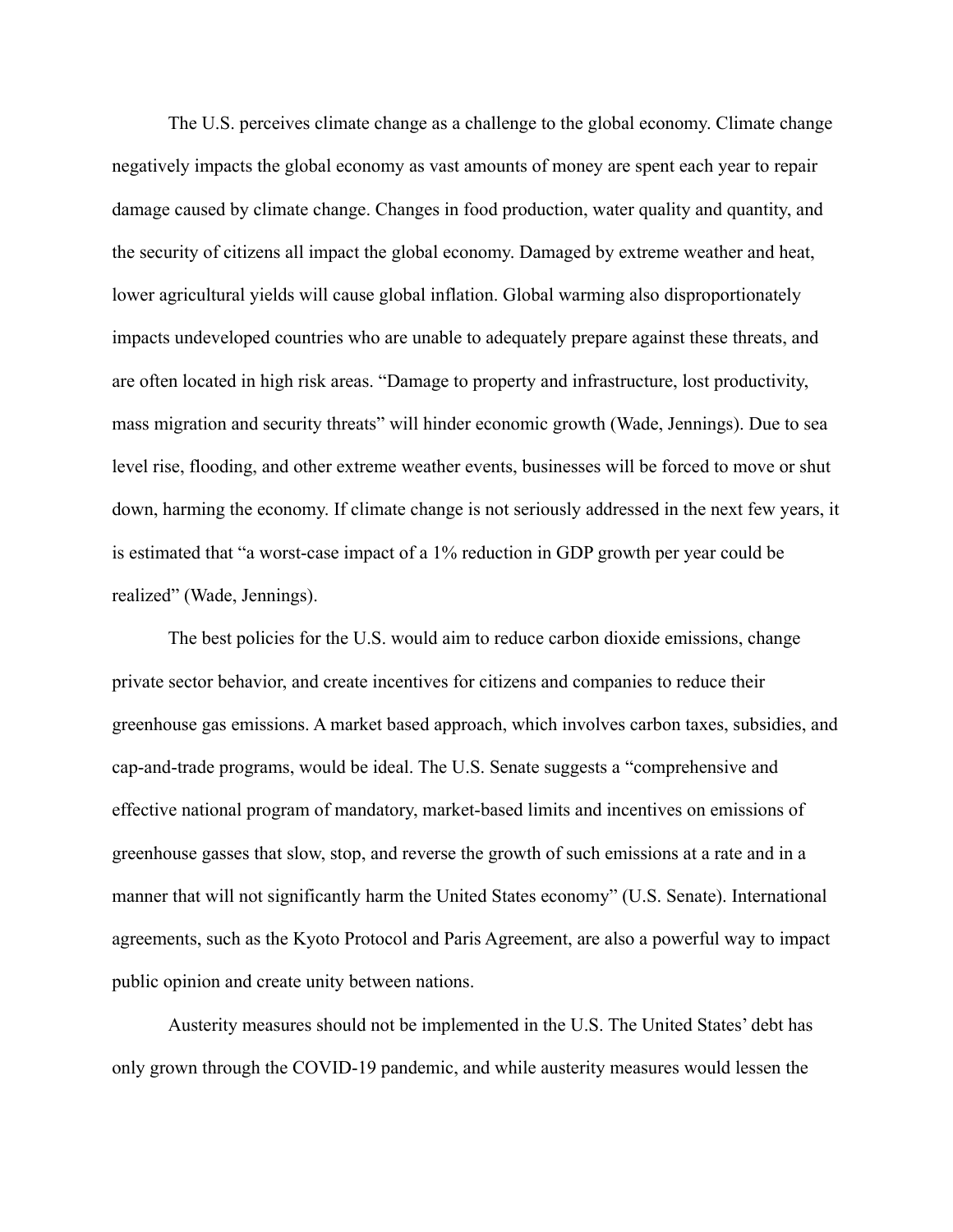national debt and boost the economy, it goes against the fundamental principles of the country. Austerity measures make cuts to programs and negatively impact working conditions. These measures impact the lower classes the most, as government programs lose funding. Healthcare and social programs would be harder to qualify for, reducing the number of people able to receive government assistance. Eligibility for retirement and unemployment benefits would be limited. Many citizens would also strongly oppose tax reforms and high taxes.

#### **Justice and Human Rights - Chloe Leger**

While America has the freedom to develop fossil fuels, it has become the world's largest producer of oil and gas. This production is accelerating faster than any country in the world and has left a huge impact. Currently, the United States is responsible for 40% of the climate breakdown the world is experiencing today. Not only has fossil fuel corporations harmed the planet, they also harm communities (especially those of color and poverty). These fossil fuel companies endanger the future, though these companies continue to benefit from billions of dollars in U.S. government giveaways and subsides.The US has a plan for "100% Clean Energy for America ''. This is where the United States will set strong rules to achieve 100% clean electricity, new cars and buildings, and retire/replace all coal-fired power plants.

The US understands and sees that countries are impacted by climate change, the US helps these impacted countries as much as they can but they strictly keep their relations business with other countries. So there is no debt owed to the most impacted countries on climate change. The US has helped the most impacted countries by giving them supplies to help them out. The Global North is responsible for 92% of excess global carbon emissions. With that percent in mind, the US is responsible for 27% of the carbon admissions. The US recognizes how much effect they've had on climate change and are trying to fix what they have caused. The US is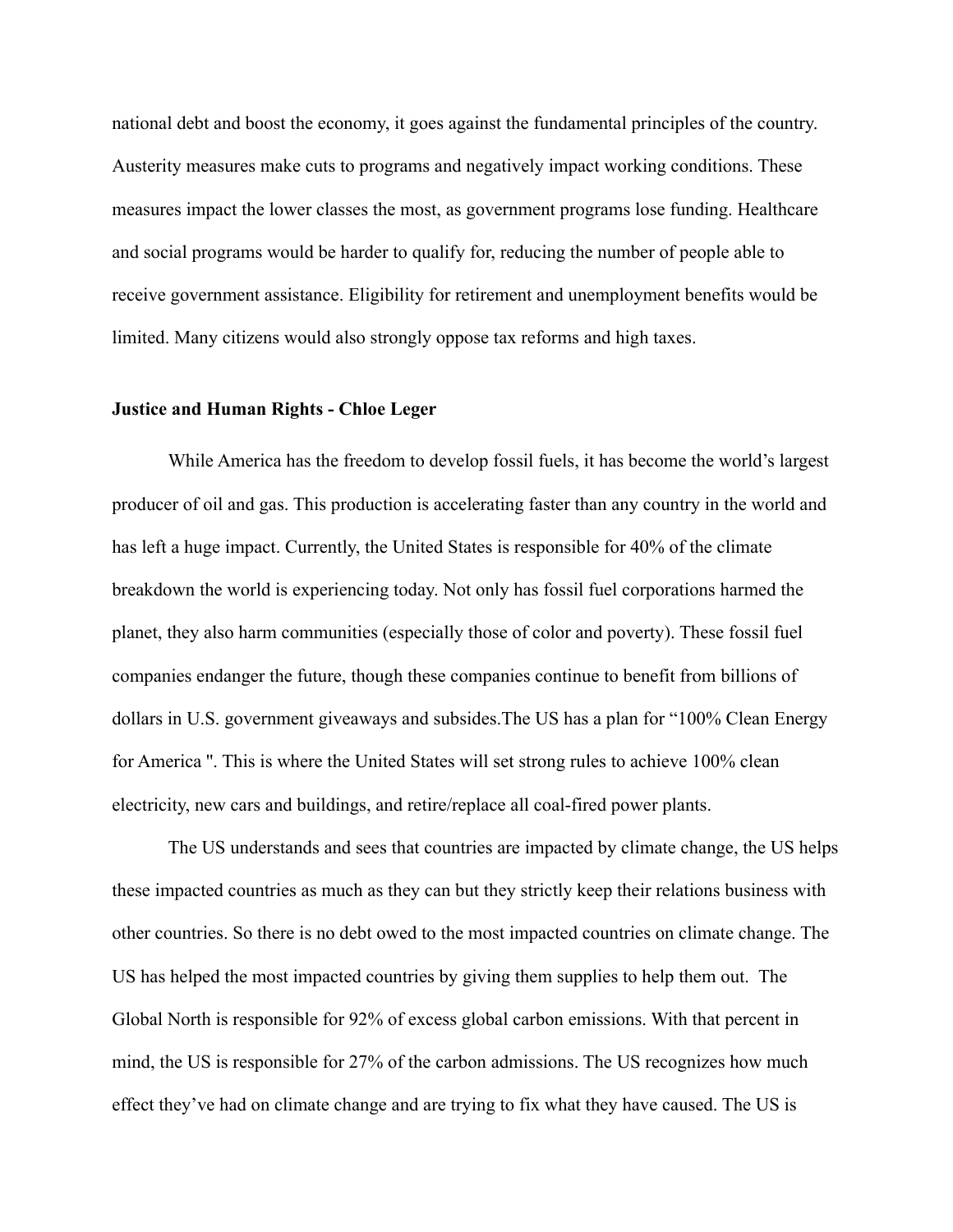making plans for the future to reduce carbon emissions to stop the spread of global warming and doing their part.

The United States has seen its effect on climate change and what's to change, but has done very little to try and find solutions. When president Trump was in office, he stepped out of the Paris climate agreement in 2018 but when president Biden became president, he rejoined. This shows the inconsistency of the US in trying to help decrease the effects on climate change and how different people in power might affect how much the US does about their climate change. Even during the Coronavirus pandemic, the US has failed to show how they can reduce the effects of climate change. The United States refused to join 164 other countries in signing a global migration treaty in 2018, the first such agreement to recognize climate as a cause of future displacement. But with a new president, how the US deals with climate change might shift especially because that was one of Joe Biden's plans when he joined office.

The United States has been helping some small southern countries that live in vulnerable areas and have funeral populations. They have been funding development that modernizes agriculture and water infrastructure . This does help the countries to an extent but other than that, the US has done very little.

The United States recognizes that when there are more vulnerable areas that are affected by climate change, there will be climate refugees. Currently, 1% of the world is a barely livable "hot zone" . By 2070 it will increase to 19% of the world. This means that many people in vulnerable countries have fled to the US to get away from these hot zones. Hundreds of millions of people from Central America to Sudan to the Mekong Delta will be forced to choose between flight or death. The result will almost certainly be the greatest wave of global migration the world has seen. There have already been more than eight million people who have moved toward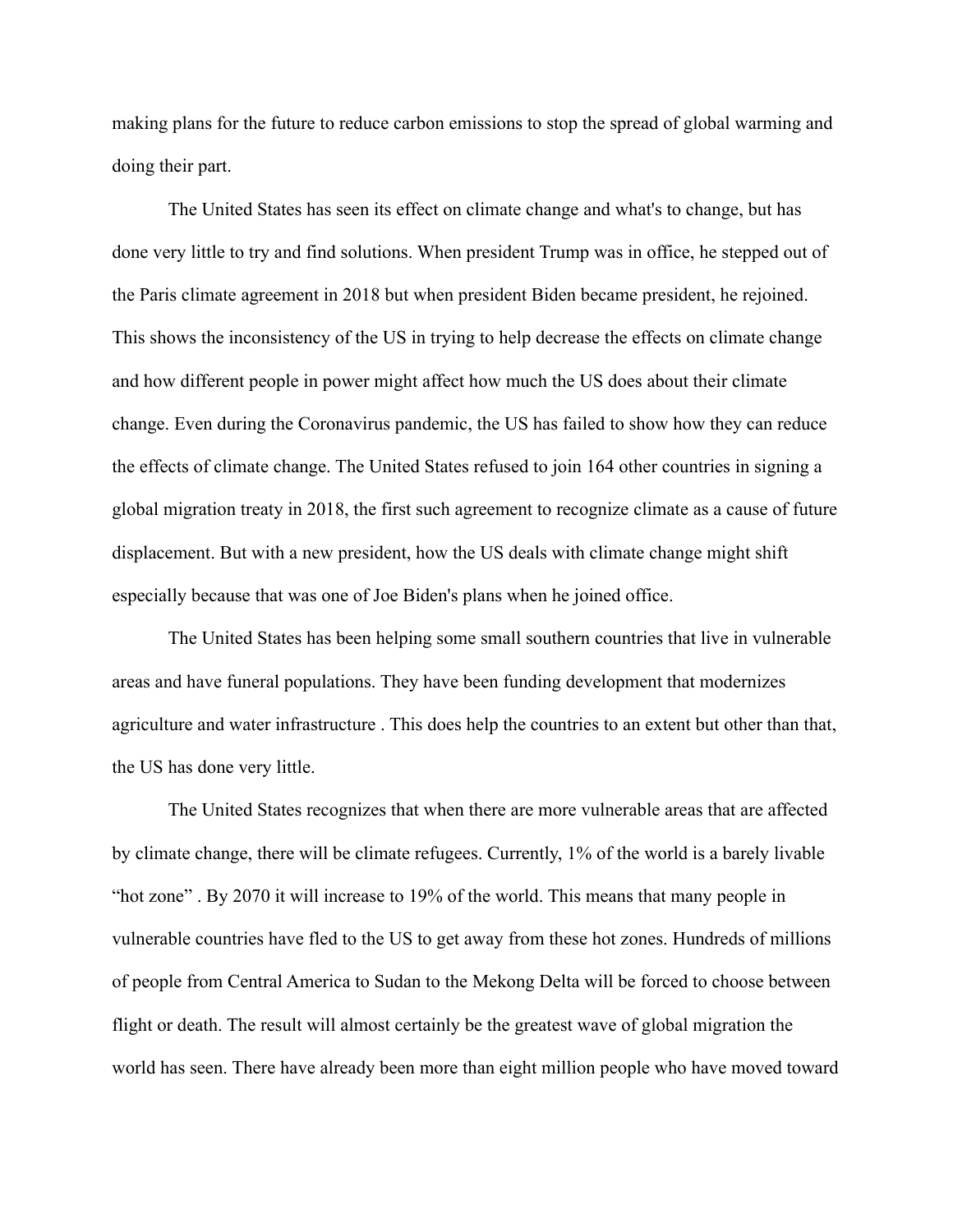the Middle East, Europe and North America just to try and stay safe from the effects of climate change.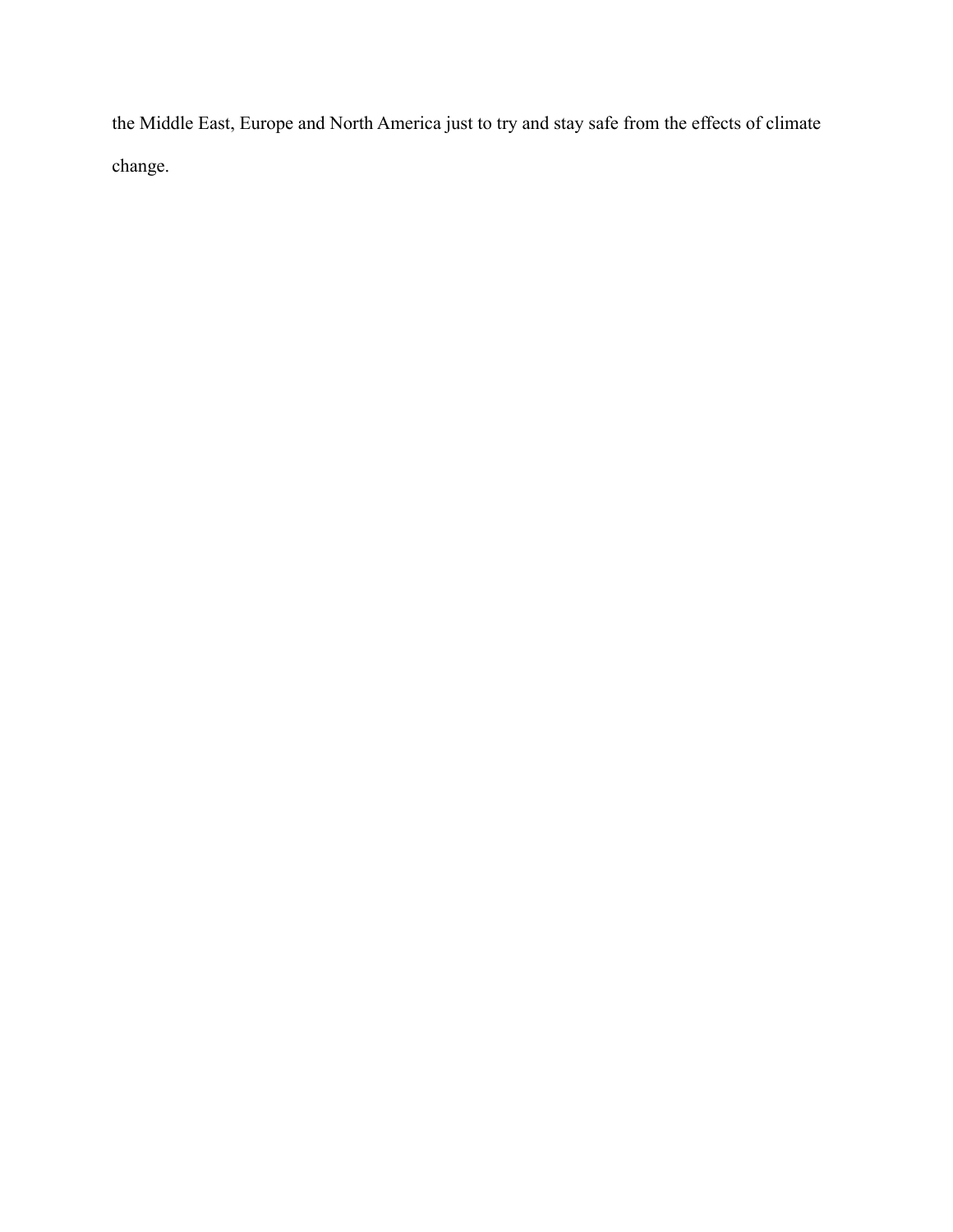# **Works Cited**

- AFBFA American Farm Bureau Foundation for Agriculture. "Does the United States Import More Agricultural Products than We Export?" *American Farm Bureau Foundation for Agriculture - Homepage*, https://www.agfoundation.org/common-questions/view/does-the-united-states-import-more-agriul tural-products-than-we-export.
- "Action the Biden-Harris Administration Has Taken to Address the Border Challenge." *The White House*, The United States Government, 15 June 2021, https://www.whitehouse.gov/briefing-room/statements-releases/2021/06/15/action-the-biden-harri s-administration-has-taken-to-address-the-border-challenge/.
- "Agricultural Trade." *USDA ERS - Agricultural Trade*, U.S. Department of Agriculture, 20 Aug. 2019, https://www.ers.usda.gov/data-products/ag-and-food-statistics-charting-the-essentials/agricultural -trade/.
- "Alliances vs. Partnerships." *U.S. Department of Defense*, https://www.defense.gov/News/Feature-Stories/story/Article/1684641/alliances-vs-partnerships/.
- Amadeo, Kimberly. "How Is the U.S. Economy Doing?" *The Balance*, 28 Jan. 2022, https://www.thebalance.com/how-is-the-economy-doing-3306046.
- Amadeo, Kimberly. "Why Austerity Measures Usually Don't Work." *The Balance*, 25 Feb. 2022,https://www.thebalance.com/austerity-measures-definition-examples-do-the y-work-3306285.
- "American Agricultural Exports Shattered Records in 2021." *USDA Foreign Agricultural Service*, 21 Jan. 2022, https://www.fas.usda.gov/newsroom/american-agricultural-exports-shattered-records-2021.
- "ANZUS at 70." *Home – Parliament of Australia*, CorporateName=Commonwealth Parliament; Address=Parliament House, Canberra, ACT, 2600; Contact=+61 2 6277 7111, 12 Oct. 2021, https://www.aph.gov.au/About\_Parliament/Parliamentary\_Departments/Parliamentary\_Library/Fl agPost/2021/October/ANZUS at 70.
- Baker, Dean. "Austerity-Obsessed Europe Could Combat Climate Change without Raising Taxes." *Center for Economic and Policy Research*, 26 May 2021, https://www.cepr.net/austerity-obsessed-europe-could-combat-climate-change-without-raising-tax es/.

#### *Branches of Government*,

https://www.house.gov/the-house-explained/branches-of-government#:~:text=The%20legislative %20branch%20is%20made,controls%20taxing%20and%20spending%20policies.

Bureau, US Census. "Income and Poverty in the United States: 2020." *Census.gov*, United States Census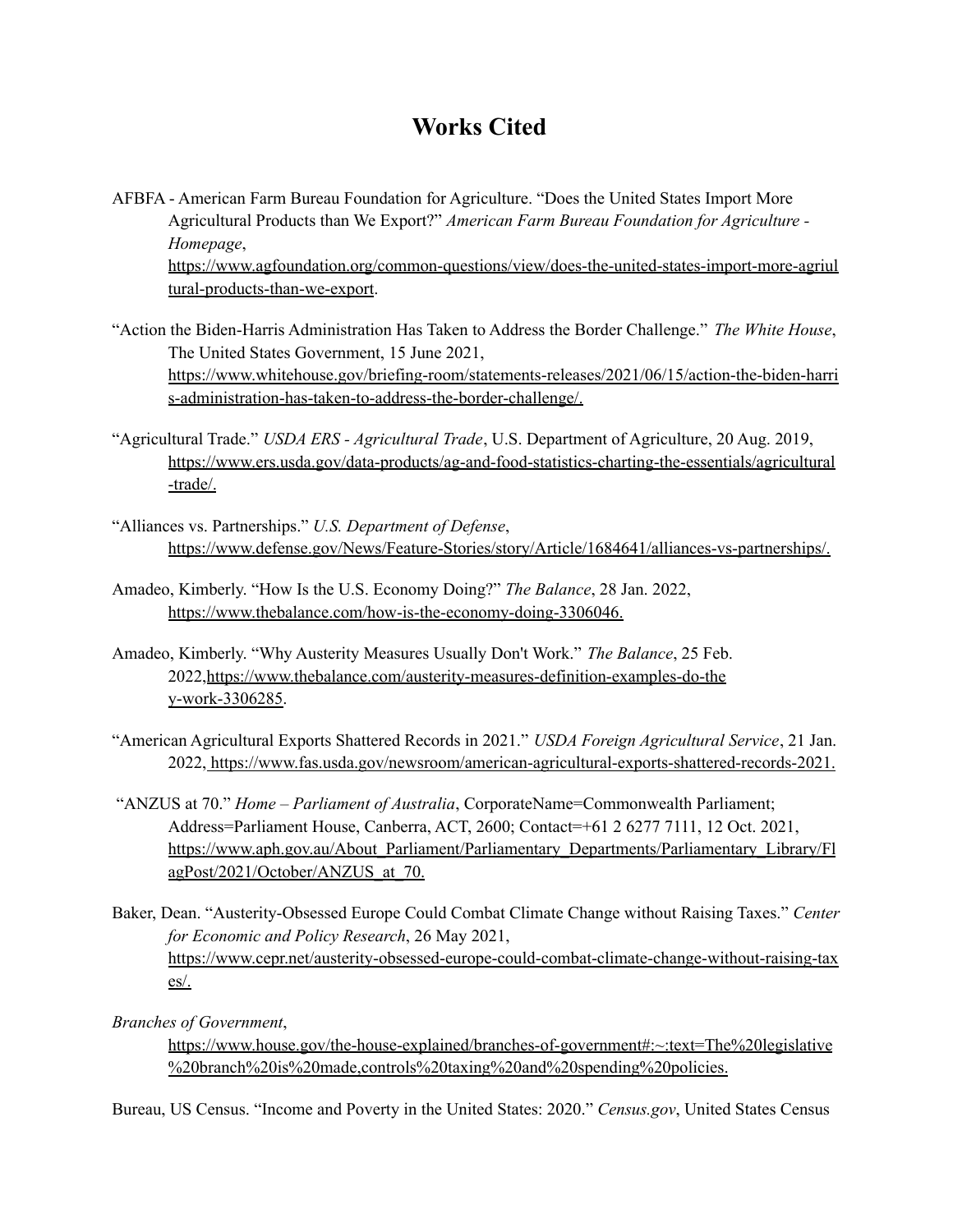Bureau , 1 Mar. 2022, https://www.census.gov/library/publications/2021/demo/p60-273.html.

- Budiman, Abby. "Key Findings about U.S. Immigrants." *Pew Research Center*, Pew Research Center, 22 Sept. 2020, https://www.pewresearch.org/fact-tank/2020/08/20/key-findings-about-u-s-immigrants/.
- California Department of Forestry and Fire Protection (CAL FIRE). "Dixie Fire Incident." *Cal Fire Department of Forestry and Fire Protection*, 25 Oct. 2021, https://www.fire.ca.gov/incidents/2021/7/13/dixie-fire/.
- "Cash Receipts by State." *USDA ERS - Data Products*, U.S. Department of Agriculture, 4 Feb. 2022, https://data.ers.usda.gov/reports.aspx?ID=17843.
- Center for Climate and Energy Solutions. "Federal Action on Climate." *Center for Climate and Energy Solutions*, 10 Feb. 2021, https://www.c2es.org/content/federal-action-on-climate/.
- Center for Sustainable Systems. "Climate Change: Policy and Mitigation Factsheet." *Climate Change: Policy and Mitigation Factsheet | Center for Sustainable Systems*, 2021, https://css.umich.edu/factsheets/climate-change-policy-and-mitigation-factsheet.
- "CFTC Final Cross-Border Rule Replaces Cross-Border Guidance." *Israel Desks*, https://israeldesks.com/updates/cftc-final-cross-border-rule-replaces-cross-border-guidance/.
- *"Climate Impacts on Agriculture and Food Supply." EPA, Environmental Protection Agency, 6 Oct. 2016,* https://19january2017snapshot.epa.gov/climate-impacts/climate-impacts-agriculture-and-food-su pply .html.
- *Climate Migration Report Draft - Whitehouse.gov*. https://www.whitehouse.gov/wp-content/uploads/2021/10/Report-on-the-Impact-of-Climate-Chan ge-on-Migration.pdf.
- "Climate Proofing." *Norad*, https://www.norad.no/en/front/thematic-areas/climate-change-and-environment/climate-proofing/
- "Close to 90 Percent of U.S. Consumers' Food and Beverage Spending Is for Domestically Produced Products." *USDA ERS - Chart Detail*, U.S. Department of Agriculture, 14 May 2018, https://www.ers.usda.gov/data-products/chart-gallery/gallery/chart-detail/?chartId=88950.
- "The December 2021 Tornado Outbreak, Explained." *The December 2021 Tornado Outbreak, Explained | National Oceanic and Atmospheric Administration*, 20 Dec. 2021, https://www.noaa.gov/news/december-2021-tornado-outbreak-explained.

#### *Department of Energy*,

https://www.energy.gov/.

*EPA*, Environmental Protection Agency,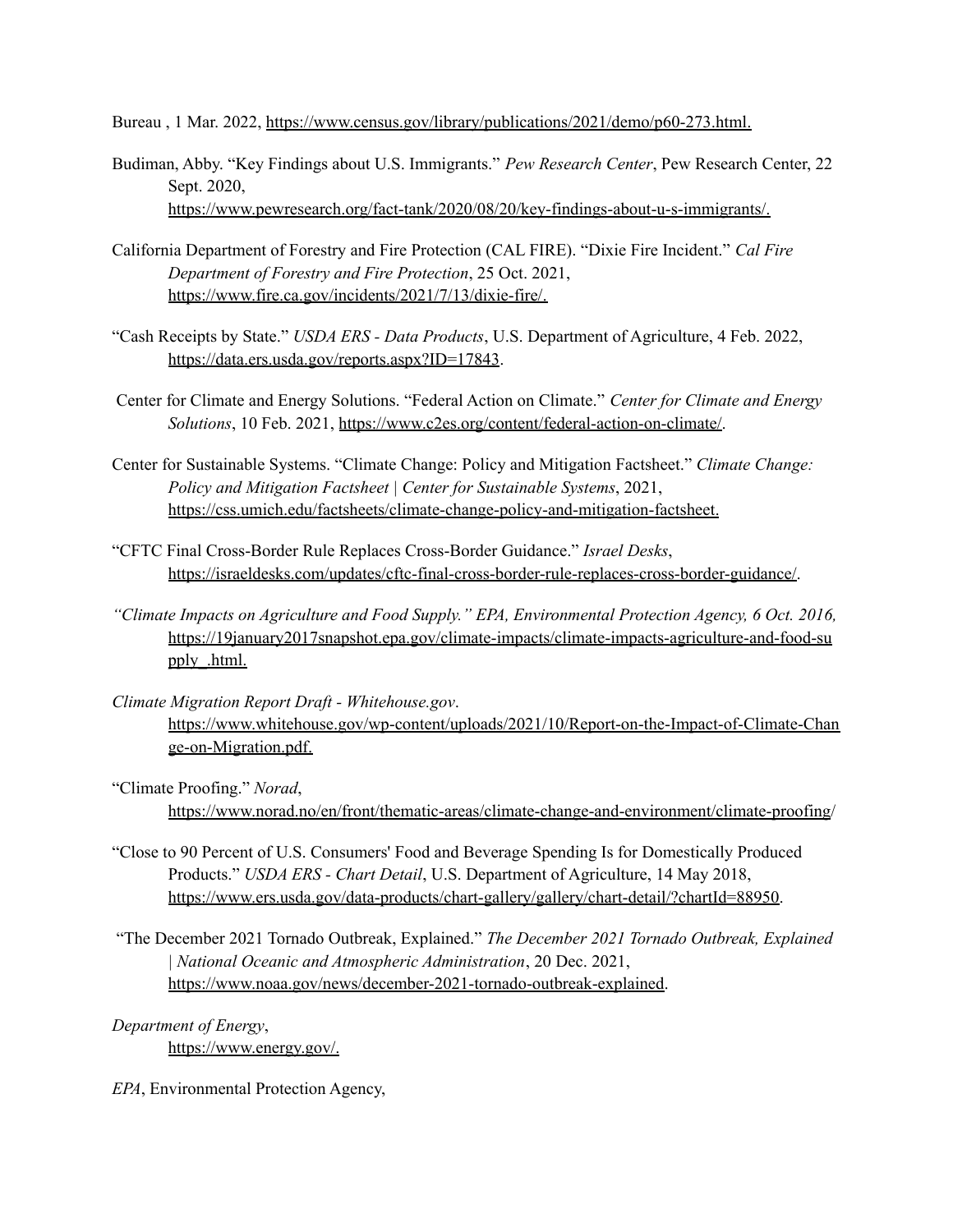https://www.epa.gov/arc-x/strategies-climate-change-adaptation.

"Economy & Trade." *United States Trade Representative*, Office of the United States Trade Representative,

https://ustr.gov/issue-areas/economy-trade#:~:text=Constituting%20less%20than%205%20percen t,economy%20and%20leading%20global%20trader.

"The Executive Branch." *The White House*, The United States Government, 17 Jan. 2021,

https://www.whitehouse.gov/about-the-white-house/our-government/the-executive-branch/.

"The National Academies Presents: What You Need to Know about Energy." *Fossil Fuels -*,http://needtoknow.nas.edu/energy/energy-sources/fossil-fuels/#:~:text=The%20United%20State s%20has%20abundant%20deposits%20of%20natural,consider%20the%20costs%20and%20benef its%20of%20its%20use.

"Fact Sheet on the 2020 National Trade Estimate: Fighting to Open Foreign Markets to American Agriculture." *United States Trade Representative*, Office of the United States Trade Representative, https://ustr.gov/about-us/policy-offices/press-office/fact-sheets/2020/march/fact-sheet-2020-natio nal-trade-estimate-fighting-open-foreign-markets-american-agriculture#:~:text=Overall%2C%20 U.S.%20farmers%20and%20ranchers,percent%20of%20what%20they%20produce.

- "Fact Sheet: President Biden Renews U.S. Leadership on World Stage at U.N. Climate Conference (COP26)." *The White House*, The United States Government, 1 Nov. 2021, https://www.whitehouse.gov/briefing-room/statements-releases/2021/11/01/fact-sheet-president-b iden-renews-u-s-leadership-on-world-stage-at-u-n-climate-conference-cop26/#:~:text=President% 20Biden%20is%20committed%20to,paying%2C%20union%20jobs%20at%20home.
- Ghosh, Iman. "Visualizing the U.S. Population by Race." *Visual Capitalist*, Visual Capitalist, 21 May 2021, https://www.visualcapitalist.com/visualizing-u-s-population-by-race/.
- Guilford, Gwynn. "U.S. Inflation Rate Accelerates to a 40-Year High of 7.5%." *The Wall Street Journal*, Dow Jones & Company, 10 Feb. 2022, https://www.wsj.com/articles/us-inflation-consumer-price-index-january-2022-11644452274.
- "Hearing: The Costs of Climate Change Risks to the U.S. Economy and the Federal Budget." *House Budget Committee Democrats*, 15 Apr. 2020, https://budget.house.gov/publications/report/hearing-costs-climate-change-risks-us-economy-andfederal-budget.
- Hershberger, Scott. "Animal Migrations Track Climate Change." *Scientific American*, Scientific American, 29 June 2020, https://www.scientificamerican.com/podcast/episode/animal-migrations-track-climate-change/.

"Jay Inslee's Freedom from Fossil Fuels Plan." *Jay Inslee for Governor*,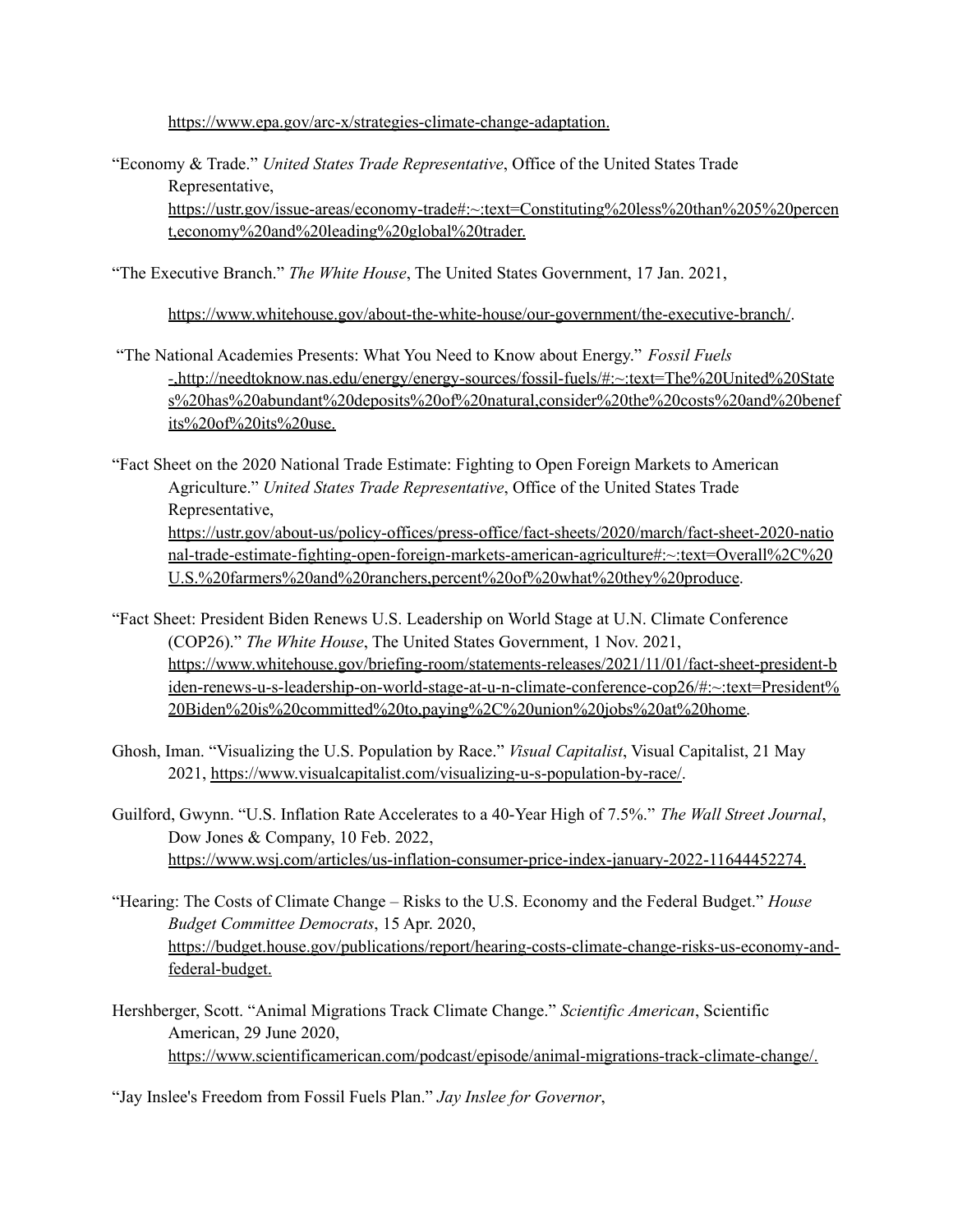https://www.jayinslee.com/issues/freedom-from-fossil-fuels.

Kiprop, Victor. "20 Biggest Agricultural Products of the United States." *WorldAtlas*, WorldAtlas, 14 Nov. 2019,

https://www.worldatlas.com/articles/pg-editing-the-20-biggest-agricultural-products-of-the-united -states.html.

- "Latin America and the Caribbean: Where We Work." *U.S. Agency for International Development*, 21 July 2021, https://www.usaid.gov/where-we-work/latin-american-and-caribbean.
- Lewan, Jeremy, and Kathryn Prociv. "Dixie Fire Becomes 2nd Largest in California History as West Braces for 6th Heat Wave of Summer." *NBCNews.com*, NBCUniversal News Group, 9 Aug. 2021, https://www.nbcnews.com/news/weather/dixie-fire-becomes-2nd-largest-california-history-west-b races-6th-n1276330.
- Lustgarten, Abrahm. "The Great Climate Migration Has Begun." *The New York Times*, The New York Times, 23 July 2020, https://www.nytimes.com/interactive/2020/07/23/magazine/climate-migration.html.
- Makau, Winnie M., and About The Author(s) Winnie M. Makau is an Adjunct Lecturer at the Department of History. "The Impact of Covid-19 on the Growing North-South Divide." *E*, 15 Mar. 2021, https://www.e-ir.info/2021/03/15/the-impact-of-covid-19-on-the-growing-north-south-divide/.
- Mooney, Chris. "The U.S. Has Caused More Global Warming than Any Other Country. Here's How the Earth Will Get Its Revenge." *The Washington Post*, WP Company, 27 Oct. 2021, https://www.washingtonpost.com/news/energy-environment/wp/2015/01/22/the-u-s-has-contribut ed-more-to-global-warming-than-any-other-country-heres-how-the-earth-will-get-its-revenge/.
- *National Archives and Records Administration*, National Archives and Records Administration, https://trumpwhitehouse.archives.gov/issues/immigration/.
- National Geographic Society. "Distribution of Fossil Fuels." *National Geographic Society*, 26 June 2019, https://www.nationalgeographic.org/encyclopedia/distribution-fossil-fuels/#:~:text=Within%20th e%20United%20States%2C%20most%20oil%20is%20found,economies%20that%20depend%20 on%20extracting%20the%20fossil%20fuels.
- Nato. "Assistance for the Refugee and Migrant Crisis in the Aegean Sea." *NATO*, 22 Apr. 2016, https://www.nato.int/cps/en/natohq/topics\_128746.htm.
- Nato. "NATO Climate Change and Security Action Plan." *NATO*, https://www.nato.int/cps/en/natohq/official\_texts\_185174.htm.
- "Our American Government." *Congressman James E. Clyburn*, 6 Oct. 2017,

https://clyburn.house.gov/fun-youth/us-government.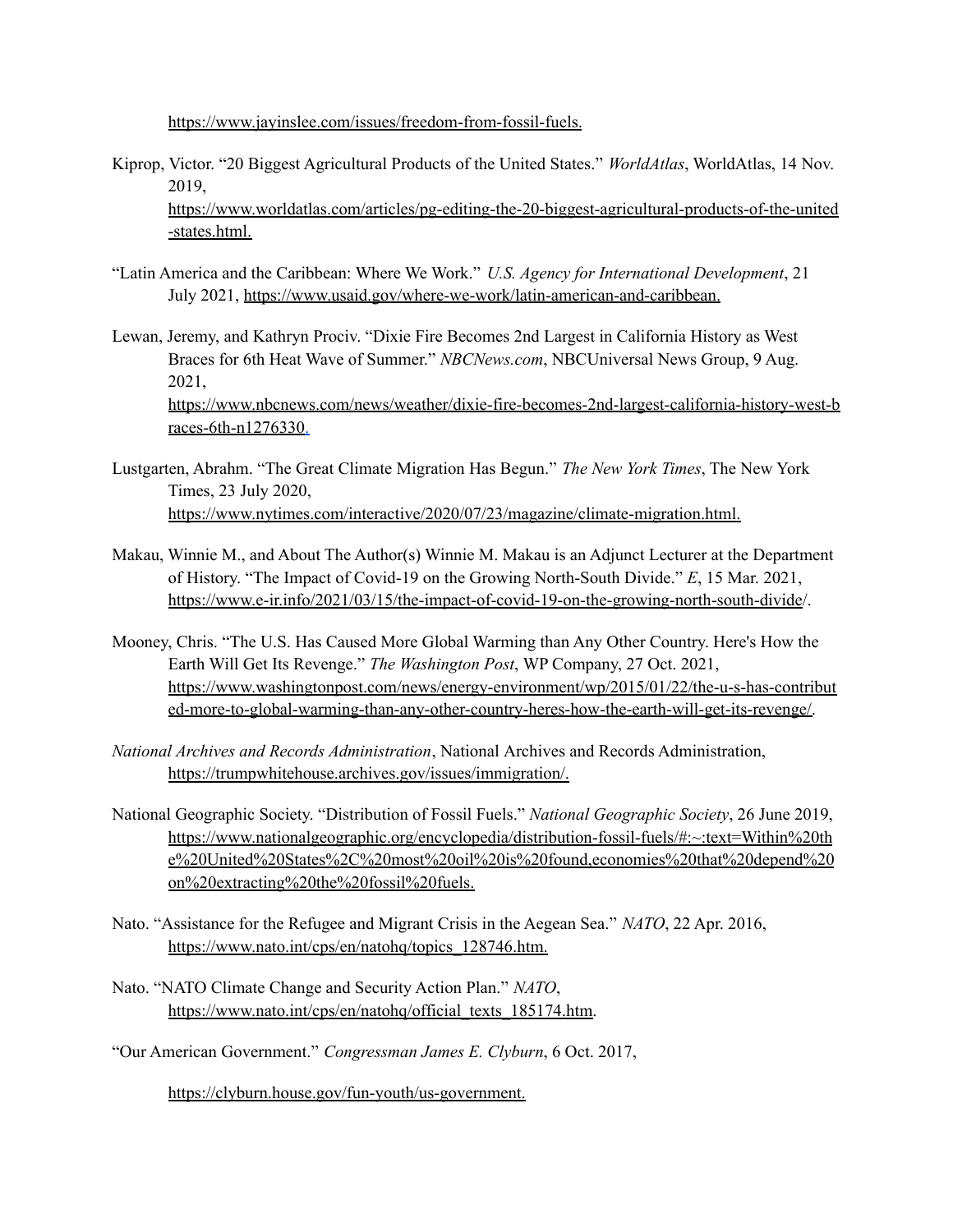- "Overview." *USDA ERS - Climate Change*, U.S. Department of Agriculture, 14 Aug. 2020, https://www.ers.usda.gov/topics/natural-resources-environment/climate-change/#:~:text=U.S.%20 agriculture%20emitted%20an%20estimated,in%202018%20 (EPA%202020).
- Pardikar, Rishika. "Global North Is Responsible for 92% of Excess Emissions." *Eos*, 18 Oct. 2021, https://eos.org/articles/global-north-is-responsible-for-92-of-excess-emissions.
- Peltier, Elian, and Somini Sengupta. "U.S. Formally Rejoins the Paris Climate Accord." *The New York Times*, The New York Times, 19 Feb. 2021, https://www.nytimes.com/2021/02/19/world/us-rejoins-paris-climate-accord.html.
- Priborkin, Emily. "The Impact of Covid-19 on National and Global Security." *American University*, 21 May 2020, https://www.american.edu/sis/news/20200521-the-impact-of-covid-19-on-national-and-global-sec urity.cfm.
- Published by Statista Research Department, and Feb 3. "U.S. GDP 1990-2019." *Statista*, 3 Feb. 2022, https://www.statista.com/statistics/188105/annual-gdp-of-the-united-states-since-1990/.
- Rapier, Robert. "The World's Top 10 Carbon Dioxide Emitters." *Forbes*, Forbes Magazine, 10 Dec. 2021, https://www.forbes.com/sites/rrapier/2019/12/04/the-worlds-top-10-carbon-dioxide-emitters/?sh= 260682682d04.
- R;, Laborde D;Martin W;Vos. "Impacts of Covid-19 on Global Poverty, Food Security, and Diets: Insights from Global Model Scenario Analysis." *Agricultural Economics (Amsterdam, Netherlands)*, U.S. National Library of Medicine, https://pubmed.ncbi.nlm.nih.gov/34230728/.
- Renee Cho |June, et al. "How Climate Change Impacts the Economy." *State of the Planet*, 20 June 2019, https://news.climate.columbia.edu/2019/06/20/climate-change-economy-impacts/.
- Smith, Adam B. "2021 U.S. Billion-Dollar Weather and Climate Disasters in Historical Context." *2021 U.S. Billion-Dollar Weather and Climate Disasters in Historical Context | NOAA Climate.gov*, 24 Jan. 2022, https://www.climate.gov/news-features/blogs/beyond-data/2021-us-billion-dollar-weather-and-cli mate-disasters-historical.
- Sparks, Laura, and AP Photo/Noah Berger. "High Cost of Extreme Weather: See the Impact of US Disasters from 1980 to 2021." *Tulsa World*, 13 Jan. 2022, https://tulsaworld.com/weather/high-cost-of-extreme-weather-see-the-impact-of-us-disasters-from -1980-to-2021/article\_90b46123-a869-5557-9040-cf657cfff1fd.html.
- "Trends in Migration to the U.S." *PRB*, https://www.prb.org/resources/trends-in-migration-to-the-u-s/.
- U.S. BEA. "U.S. Economy at a Glance." *U.S. Economy at a Glance | U.S. Bureau of Economic Analysis (BEA)*, https://www.bea.gov/news/glance.